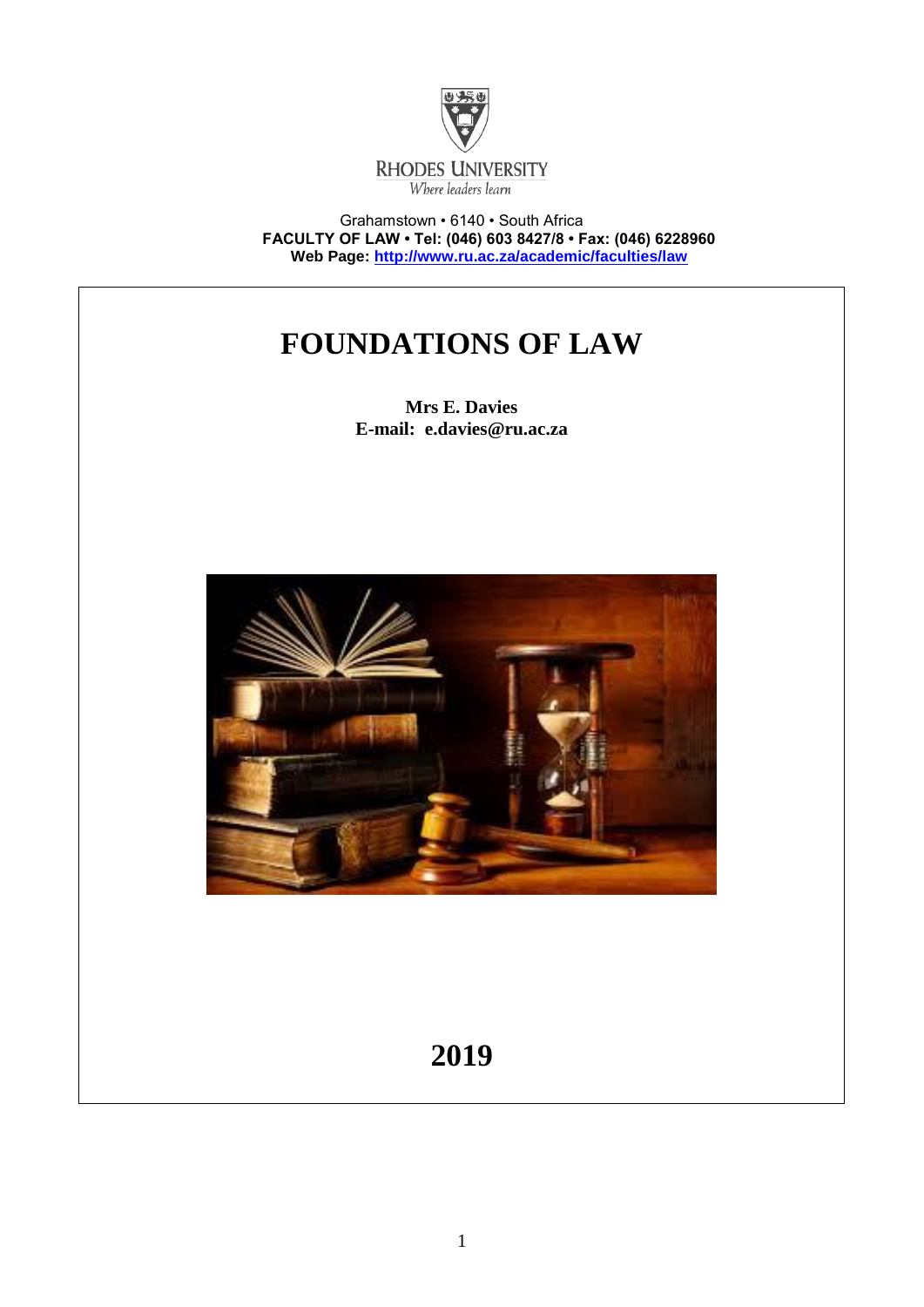### **SOURCES OF LAW**

### **1. COMMON LAW**

Roman Law

- XII Tables
- Praetorian Edict
- Aedilitian Remedies
- Justinian's Codification
- Canon Law
- Glossators/Commentators
- Reception of Roman Law in the Netherlands

Roman Dutch Law

English Law

South African Common Law

| 2. | <b>CONSTITUTION</b>       | D Kleyn & F Viljoen Beginner's Guide for Law Students<br>5ed (2018), Juta: Cape Town 156 – 181 (chapter 5)                                         |
|----|---------------------------|----------------------------------------------------------------------------------------------------------------------------------------------------|
|    |                           | T Humby, (ed) et al Introduction to Law and Legal Skills in<br>South Africa (2012), Oxford University Press: Cape Town<br>$21 - 44$                |
|    |                           | Meintjies – Van der Walt et al Introduction to South<br>African Law: Fresh Perspectives 2nd edition, (2011)<br>Heineman: Cape Town (chapter 3)     |
| 3. | <b>LEGISLATION</b>        | D Kleyn & F Viljoen Beginner's Guide for Law Students<br>5ed (2018), Juta: Cape Town 60 - 82                                                       |
|    |                           | T Humby, (ed) et al Introduction to Law and Legal Skills in<br>South Africa (2012), Oxford University Press: Cape Town<br>$169 - 184$              |
| 4. | <b>JUDICIAL PRECEDENT</b> | D Kleyn & F Viljoen Beginner's Guide for Law Students<br>5ed (2018), Juta: Cape Town 82 - 121                                                      |
| 5. | <b>CUSTOM</b>             | D Kleyn & F Viljoen Beginner's Guide for Law Students<br>5ed (2018), Juta: Cape Town 122 – 124                                                     |
|    |                           | L. Du Plessis An Introduction to Law 3 <sup>rd</sup> ed (1999), Juta:<br>Cape Town 237 - 239                                                       |
|    |                           | WJ Hosten An Introduction to South African Law & Legal<br><i>Theory</i> $2nd$ ed (1995) (revised reprinted 2008), Lexis Nexis,<br>Durban 486 - 491 |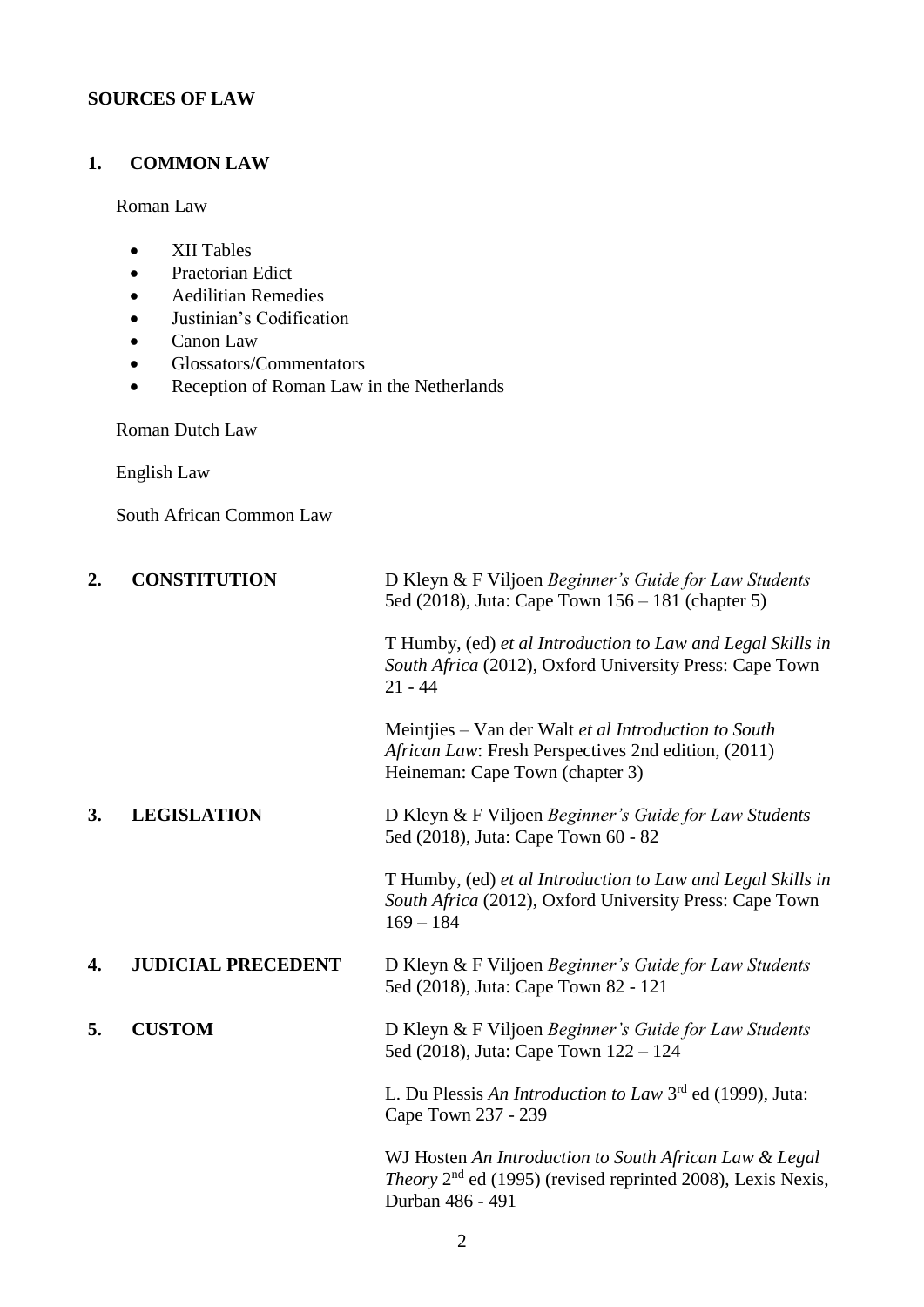#### **6. INDIGENOUS LAW** D Kleyn & F Viljoen *Beginner's Guide for Law Students*  5ed (2018), Juta: Cape Town 124 - 129

L. Du Plessis *An Introduction to Law* 3<sup>rd</sup> ed (1999), Juta: Cape Town 67 - 74

T Humby, (ed) *et al Introduction to Law and Legal Skills in South Africa* (2012), Oxford University Press: Cape Town 110 - 114

### **SOURCES OF LAW**

As South African Law has many sources ie. Common law, legislation or statutes, judicial precedent (court decisions), indigenous law, custom and legal academic writings, it is of practical importance for lawyers to be aware of these different sources which provide the key to the content of the law. For it is in these sources that one finds the law and gets to know it.

Furthermore, it provides lawyers with **authority** for their arguments as they must be able to justify their assertions of a particular viewpoint. To do this, lawyers may rely on the provisions of a statute, a court decision, and opinion of one of the old authorities etc. Not all sources of law, however, have the same authority. Some have binding authority (eg Constitutional Court decisions) while others have merely **persuasive** authority (eg writings of modern authors or the decisions of foreign courts).

We will be commencing this course with Common Law as a source of our law and we will look at Roman Law, Roman Dutch Law, the influence of English Law and finally South African Common Law. In the second term we will look at the other sources i.e. legislation, the constitution, judicial precedent, custom and indigenous law.

### **TWELVE TABLES**

- I Of summoning before the magistrate
- II Of judicial proceedings
- III Of execution
- IV Of paternal power
- V Of inheritance and tutelage
- VI Of ownership and possession
- VII Of the law concerning land
- VIII Of wrongs
- IX Of public law
- X Of sacred law
- XI Supplementary laws
- XII Supplementary laws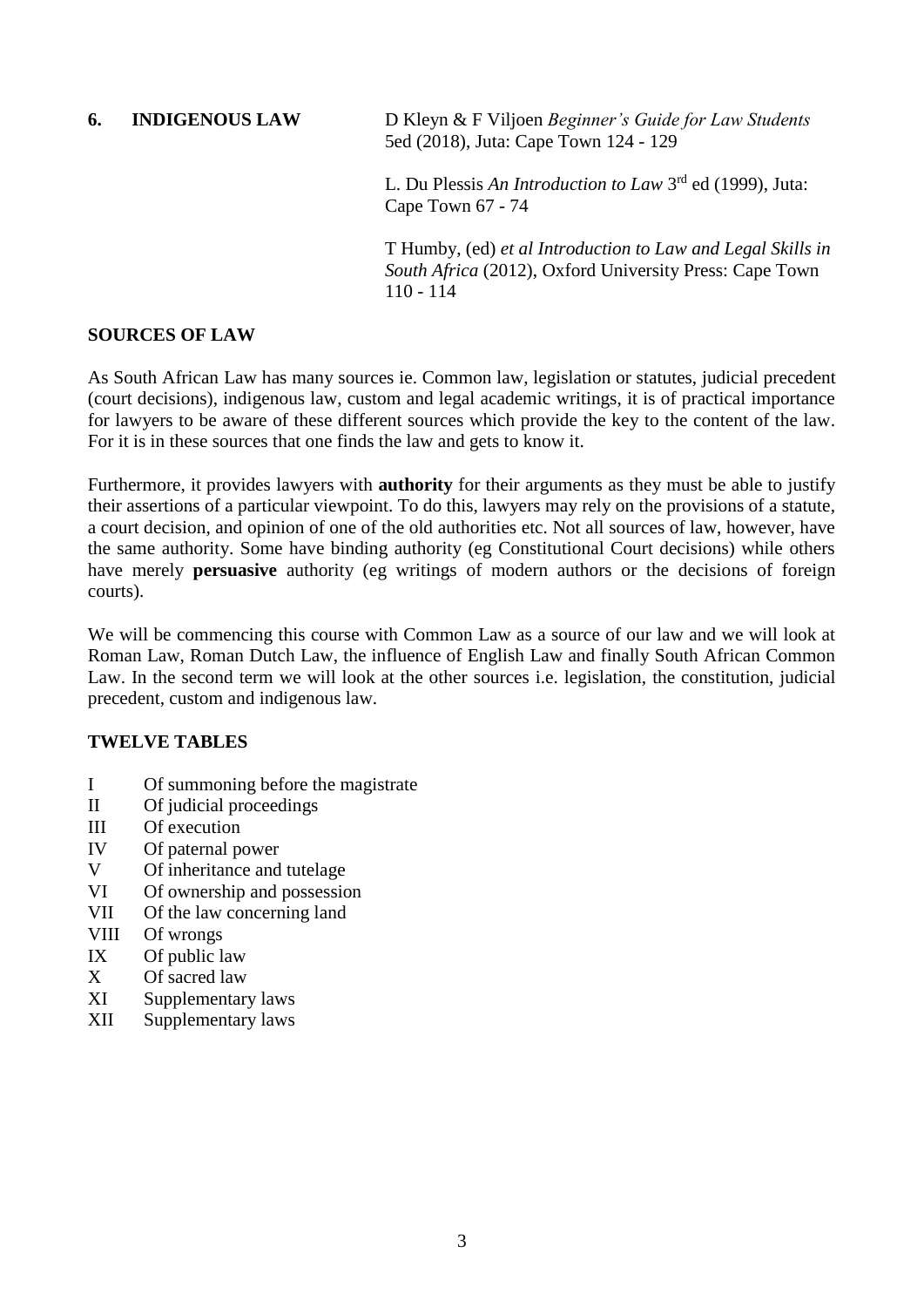### **TABLE I: Of summoning before the magistrate**

If a person be summoned to appear before the magistrate, he must go: if he does not go the plaintiff may call witnesses and take him by force.

If the defendant evades the notice to appear, or takes to his heels, the plaintiff may detain him by force.

If the defendant is prevented from attending by reason of illness or old age, the plaintiff must find him a conveyance, although he is not obliged to provide a covered carriage.

The surety for a landowner (or taxpayer) must also be a landowner (or taxpayer): for anyone other than a landowner (or taxpayer) anyone who is willing may be his surety.

Where the parties come to terms, the judge shall announce the settlement. Where the parties do not come to terms, the plaintiff must state his case before noon in the Comitium, or in the forum, in the presence of the defendant.

After midday, if one of the parties has not appeared, judgment shall be given by default in favour of the party present.

If both parties are present, the proceedings terminate at sunset. Both parties must enter into recognisances for reappearance.

### **TABLE II: Of judicial proceedings**

In the sacramental action five hundred (or fifty, where the amount involved in the dispute is less than 1000) pound pieces of copper (*asses*) must be deposited in court as security for costs.

The case may be adjourned on account of the serious illness of the judge or arbitrator or one of the parties, or if one of the parties is an alien.

He who wants a person as a witness must go to his house and summon him in a loud voice to attend on the third market day following.

If a theft has been compromised the action is extinguished.

#### **TABLE III: Of execution**

Thirty days are allowed for the payment of debts admitted or adjudged due by pronouncement in court. After this period has elapsed, the defaulter may be seized by the creditor and brought before the magistrate.

If the judgment is not satisfied, and no one offers as surety on the debtor's behalf, the creditor may take this debtor and bind his hands or feet with fetters not exceeding fifteen pounds in weight, or less if the creditor so desires.

If he wishes the debtor may find his own sustenance; otherwise the creditor must give him one pound of bread a day, or more if he (the creditor) so desires.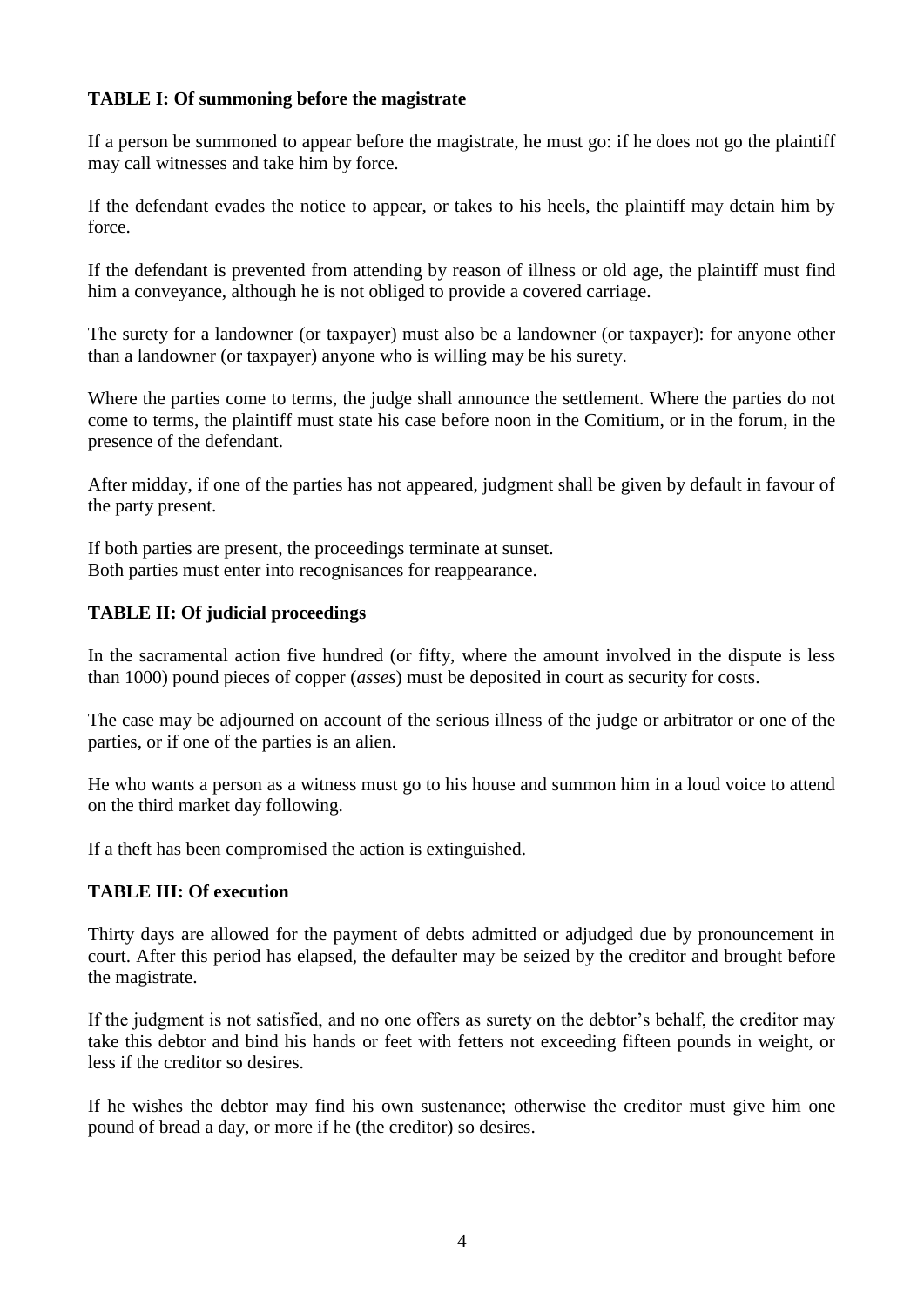In default of payment or satisfactory security, the debtor may be kept in bonds for sixty days, and during this time the debtor shall, on three successive market days, be brought before the praetor in the Comitium and the amount of the debt shall there be publicly declared.

After the third market day the debtor may be punished with death, or sold beyond the Tiber. If there is more than one creditor the debtor's body may be divided between them, and if the parts be greater or less than they should be, no liability is entailed.

### **TABLE IV: Of paternal power**

Monstrous or deformed offspring may be immediately destroyed by the father. A father has absolute power over his legitimate children throughout their life: he may imprison, flog, chain or sell them, or even take their life, however exalted their position and however meritorious their public service.

Three consecutive sales of a son by his father releases the son from the father's power.

A posthumous child born within ten months after the death of the mother's husband is deemed legitimate.

### **TABLE V: Of inheritance and tutelage**

All females are in perpetual tutelage, except vestal virgins who are free from this tutelage and from paternal power.

Such property of a woman, under the tutelage of her agnates, as requires a formal conveyance for its transfer, cannot be acquired by use unless alienated by the woman herself with the authority of her tutor.

A father may dispose of his entire property as he pleases and may appoint such tutors as he thinks fit.

On intestacy the property of a father goes to the proper heirs and, in default of proper heirs, the nearest agnate takes the inheritance.

Failing an agnate, the inheritance goes to the *gens*.

In default of tutors appointed by testament the nearest agnate becomes the statutory tutor.

If a lunatic or spendthrift is not provided with a curator, the care of his person and property falls to the agnates or, in default, to the *gens.*

If a freed man dies intestate and without a proper heir his patron succeeds to his property.

Debts due to or from a deceased person are divided by operation of law between the heirs in proportion to their respective shares in the inheritance.

A division of the inheritance may be achieved by an action for its partition. A slave freed by testament, on condition of giving a certain sum to the heir, may, if alienated by the heir, obtain his freedom by paying such sum to the alienee.

### **TABLE VI: Of ownership and possession**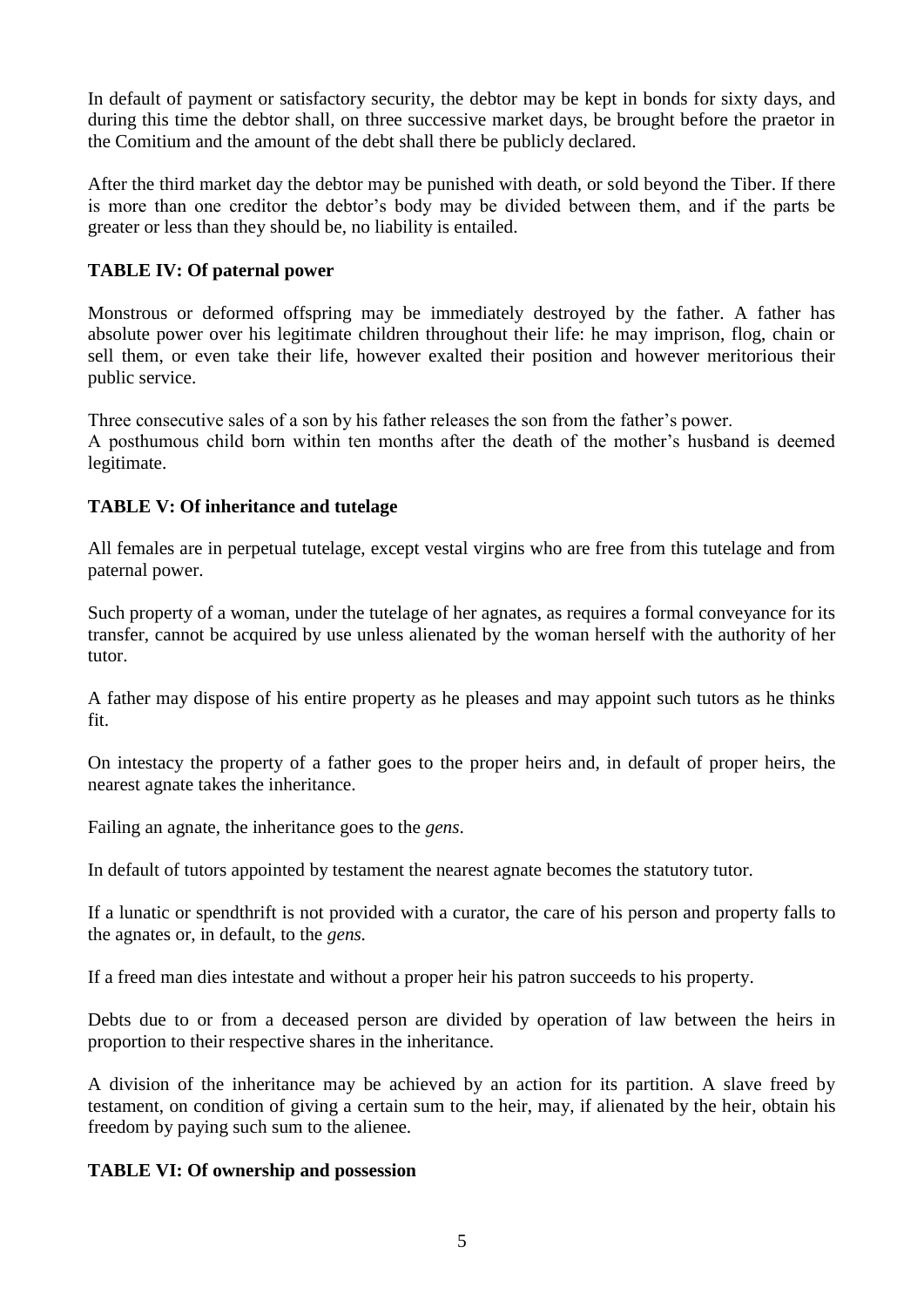The legal effect of every contract and of every conveyance made with bronze (copper) and scales is determined by the verbal declaration made at the time.

A person who denies that he used the words actually spoken is liable to a penalty of double the value of the subject-matter of the contract or conveyance.

A vendor may make good any faults which have been expressly mentioned, but for any faults which he has expressly denied he must pay a penalty of double damages.

Land may be acquired by use after two years' possession; in the case of other property one year is sufficient.

A husband acquires marital power over a woman by cohabitation for one year, but by absenting herself from her husband's house for three consecutive nights in each year a woman prevents her husband from acquiring marital power over her.

Title by possession, however long, to a Roman citizen's property can never be acquired by an alien.

After the preliminary inquiry as to the right to property, interim possession is given to the party who already possesses; but, if the suit concerns personal freedom, interim possession must be given in favour of the party asserting freedom.

Stolen timber built into a house, or forming supports for vines, cannot be removed, although the owner may bring an action to recover double the value of the timber. If the timber becomes separated it may then be claimed by its owner.

The property in a thing sold and delivered does not pass until the purchaser has paid or otherwise satisfied the vendor.

Conveyances by surrender in court and by bronze and scales are confirmed.

### **TABLE VII: Of the law concerning land**

A space of two and a half feet must be left around every house.

Boundaries are regulated in accordance with the laws of Solon: thus a fence must be kept within the boundary line; a foot of space must be left outside a wall, two feet outside a house; a space must be left as broad as a ditch or trench is deep and, in the case of a well, six feet must be left. Olives and fig trees must be kept within nine feet, other trees within five feet, of the boundary.

Conditions relating to villas, farms and country cottages.

A space of five feet must be left between neighbouring fields for the purpose of access and the turning of the plough: this vacant land cannot be acquired by use.

If neighbours disagree on the subject of boundaries, three arbitrators are to be appointed by the magistrate to settle the dispute.

Roads must be at least eight feet broad where straight, and sixteen feet round bends.

Adjoining owners must keep the road free and, if the road becomes impassable, a person may cross their land where he pleases.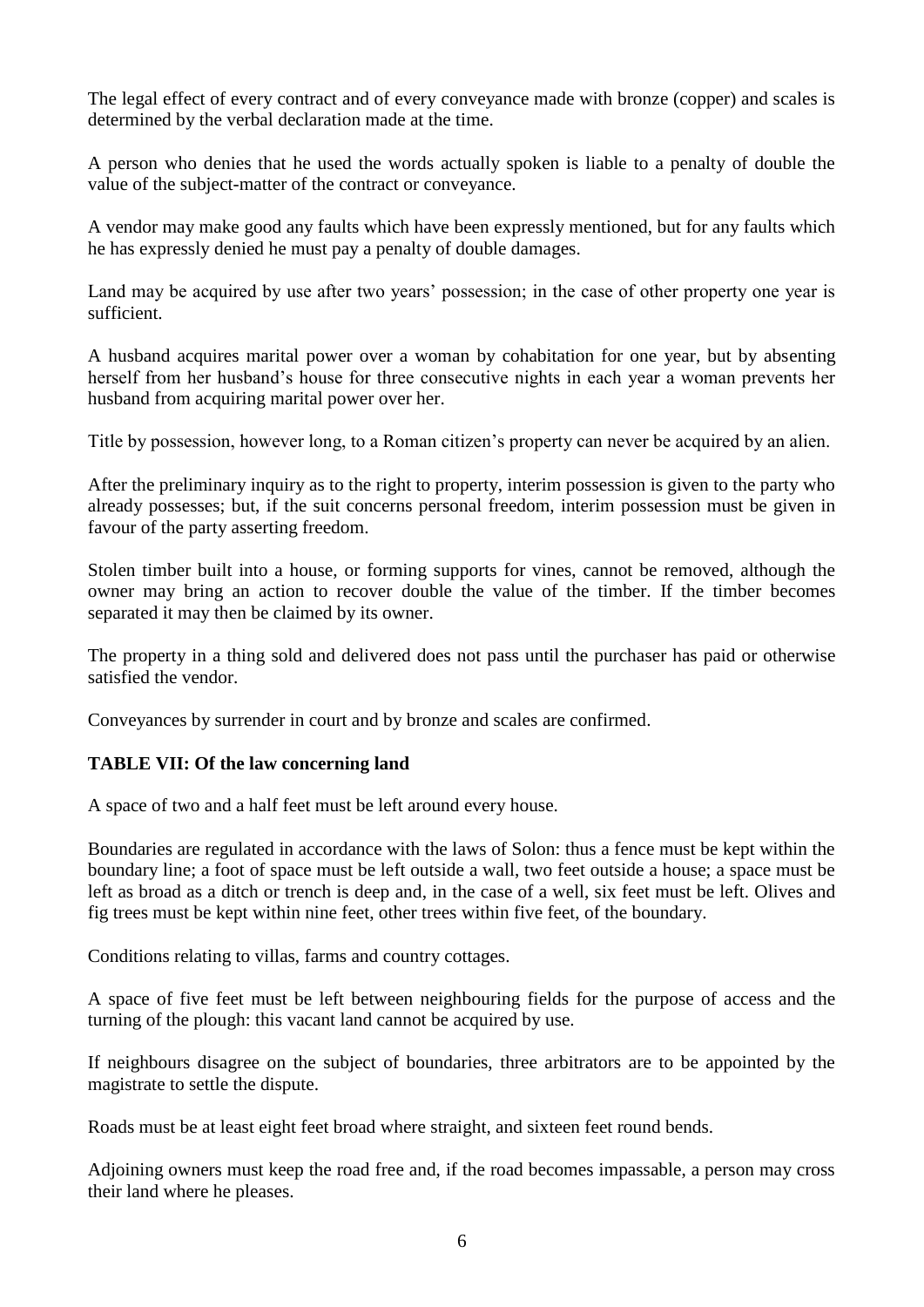If rain-water threatens to cause damage, or the owner of property is prejudiced by the construction of an aqueduct, he may demand a guarantee against threatened damage and recover compensation for damage actually sustained.

Overhanging branches must be lopped fifteen feet from the ground. Action can be taken for the removal of a tree leaning over a neighbor's land.

Fruit which falls from a tree onto a neighbor's land may be collected by the owner of the tree.

### **TABLE VIII: Of wrongs**

If anyone libels another by imputing criminal or immoral acts to him; he shall be scourged to death.

If a man breaks another's limb, and does not offer compensation to the injured party, he is liable to retaliation.

For a broken bone the penalty (if the injured party is a free man) is three hundred pound pieces of copper (asses) if the injured party is a slave the penalty is one hundred and fifty.

If a man otherwise injures another the penalty is twenty-five pound pieces of copper (*asses*).

In the case of damage accidentally caused compensation is recoverable for the damage sustained.

If a four-footed animal has caused damage compensation is recoverable from its owner or he must surrender the animal to the party aggrieved.

An action lies against anyone who pastures his animals on another's land.

Anyone who by magic arts destroys crops or removes them from one field to another is liable to be punished with death.

For cutting or pasturing on a neighbour's crops by stealth at night the penalty is death, but if the culprit is under the age of puberty he may, at the magistrate's discretion, be scourged, and made liable for double the value of the damage actually caused.

If a man wilfully sets fire to a house or a haystack near a house, if of sound mind, he is to be punished by scourging and burning alive. If the fire was the result of negligence, he must make compensation but, if he is too poor, he must be moderately chastised.

The penalty for unlawfully felling another's trees is twenty-five pound pieces of copper (*asses*) for every tree.

If a theft is committed at night, and the owner kills the thief, the killing is deemed lawful. If the theft is in the daytime the killing of the thief is not lawful unless he defended himself with a weapon.

A free man taken in the act of theft in the day time, and not having defended himself with a weapon, is to be scourged and delivered over to the person from whom he has stolen; if under the age of puberty he is, at the discretion of the magistrate, to be scourged and compelled to compensate for the theft. A slave is to be scourged and then hurled from the Tarpeian rock.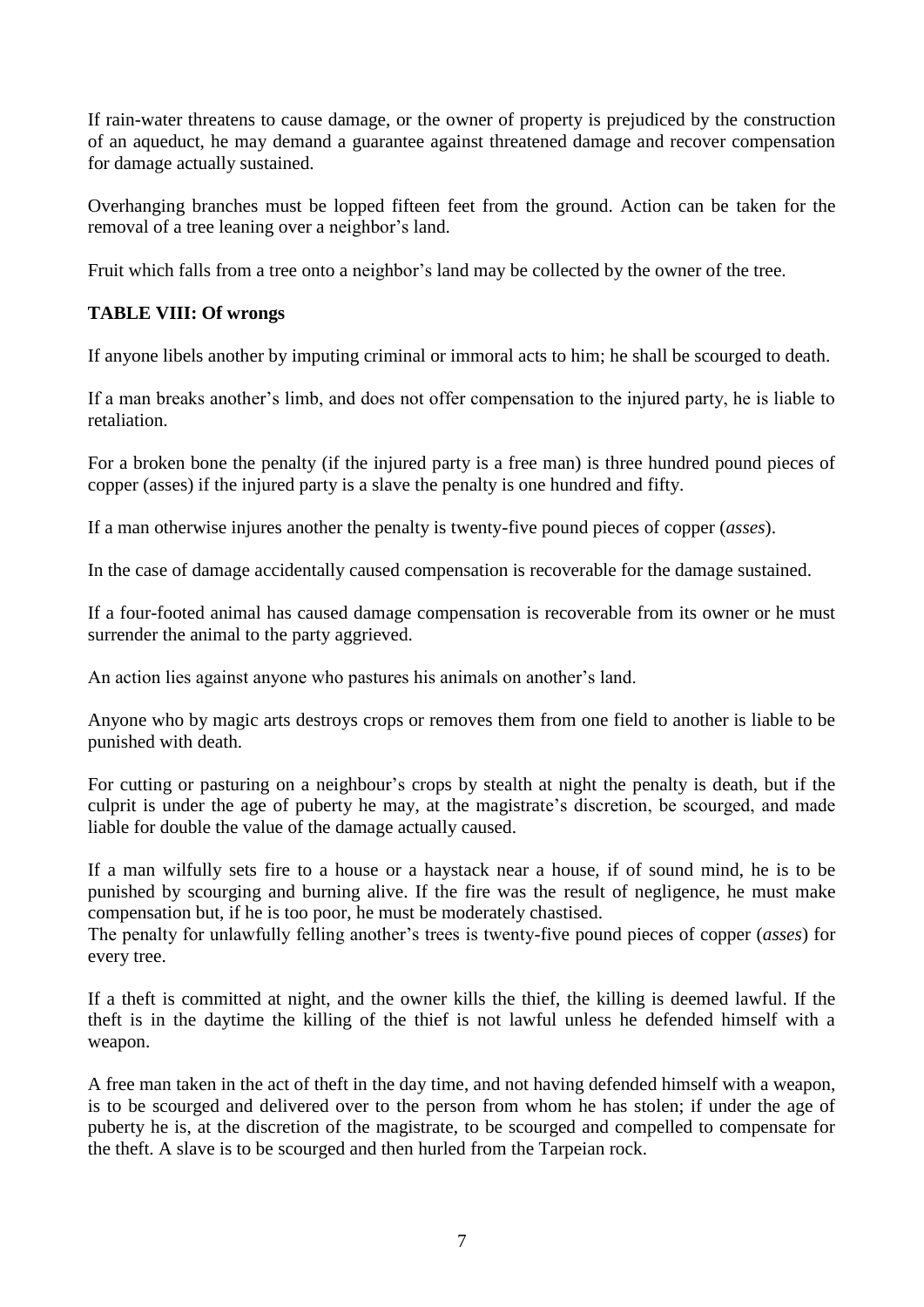If stolen property is discovered in the thief's possession after a solemn search, wearing only a girdle and holding a plate, the penalty is the same as for a thief taken in the act; but for theft discovered without the prescribed formalities, or for the clandestine deposit of the stolen property on the premises of another, the penalty is three times the value of the thing stolen. For any other kind of theft the penalty is double the value of the thing stolen.

Stolen property cannot be acquired by use.

A person exacting more than the legal interest of eight and a half per cent per annum is liable to fourfold damages.

For fraudulent conduct on the part of a bailee the penalty is double the value of the deposit.

Any citizen may bring an action for the removal of a suspected tutor, and the latter incurs a penalty of double the value of the property which he has misappropriated.

A patron who defrauds his client shall be sacrificed to the gods.

A person who has acted as a witness or a scale-bearer, and who refuses to give his evidence, is to be branded infamous and declared incapable of being a witness and of calling upon others to be a witness for him.

False witnesses are to be hurled from the Tarpeian rock.

Anyone who practises magic arts or uses poisonous drugs incurs the penalty of death.

Seditious gatherings in the city by night are forbidden under penalty of death. Members of corporate bodies may make their own rules provided such rules do not conflict with public law.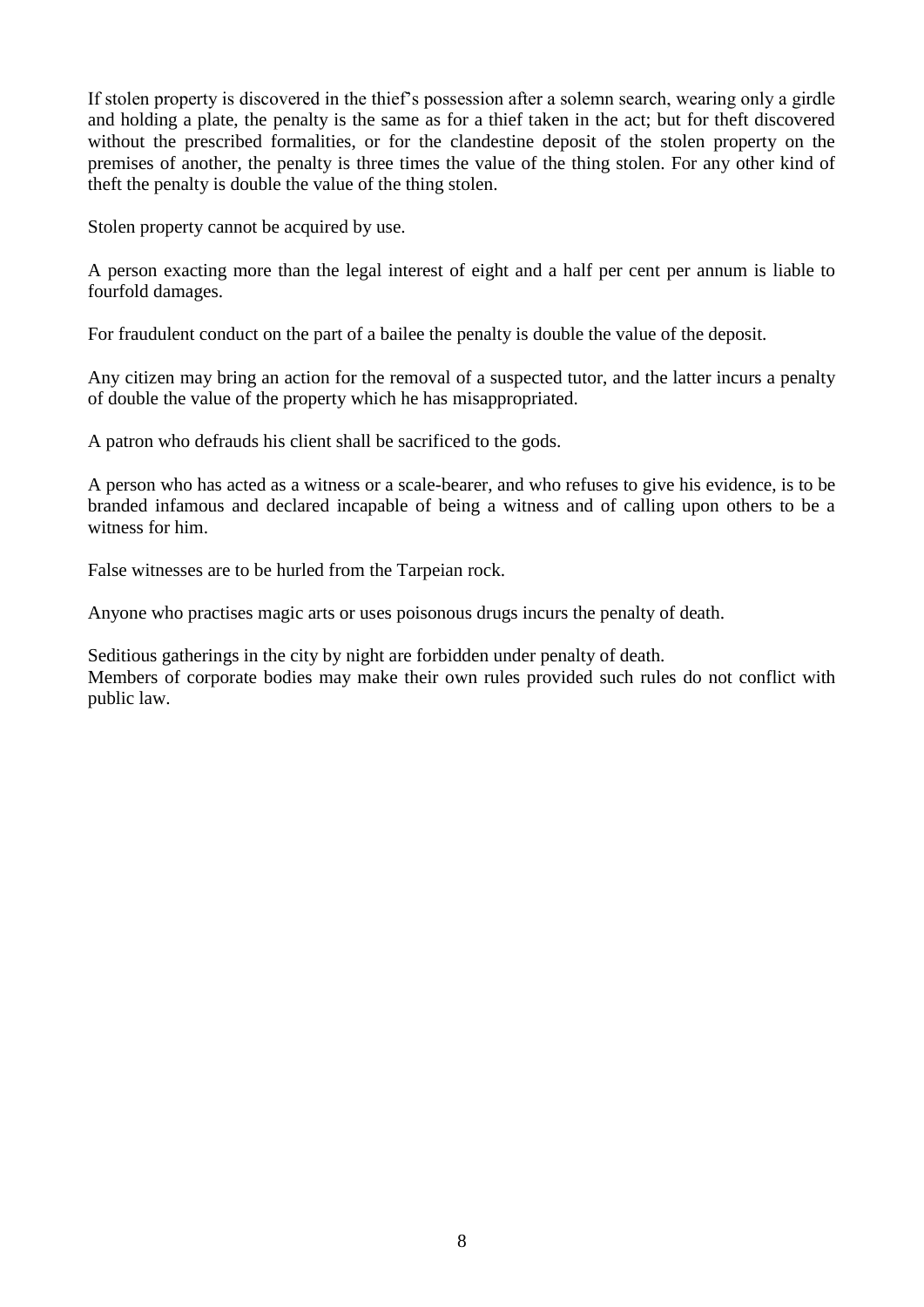### **TABLE IX: Of public law**

No law shall be passed affecting an individual only: all laws must be of general application.

Only the **comitia centuriata** has the right of legislating so as to inflict a punishment on a citizen involving his life, his liberty or his citizenship.

A judge or arbitrator appointed by a magistrate to decide a case is to be put to death if he receives a bribe.

There is a right of appeal to the people in cases where a death sentence is passed.

A person who has incited an enemy to make war against the Roman people, or who has delivered up a citizen to the enemy, is to be punished with death.

No one may be put to death except after a formal trial and sentence.

### **TABLE X: Of sacred law**

Dead bodies must not be buried or burned within the city.

The wood of a funeral pyre must not be smoothed with the axe.

No more than three mourners wearing mourning robes, or more than one wearing a purple tunic, may attend a funeral, and not more than ten flute players may be hired.

Women must not disfigure their faces, tear their hair or indulge in excessive wailings.

The bones of a deceased person are not to be collected for the purpose of a second funeral unless he died on the field of battle or in a foreign country.

Slaves' bodies must not be embalmed and drinking bouts, costly besprinklings of the funeral pyre, long garlands and incense boxes are forbidden. However, the deceased is entitled to have placed on his body at the funeral a wreath won by himself or his slaves or horses, or his father may wear it.

No person shall have more than one crier.

Gold must not be buried with the dead, but if teeth are fastened with gold it is not unlawful to bury or burn it with the body.

A funeral pyre or sepulchre must not be placed within sixty feet of another man's house, except with his consent.

Neither a tomb nor its enclosure can be acquired by use.

### **TABLE XI: Supplementary laws**

Marriage between a patrician and a plebeian is forbidden.

### **TABLE XII: Supplementary laws**

A creditor may levy distress for the unpaid price of an animal bought for sacrifice, or for the hire of a beast of burden when the amount of the hire was to be spent on a sacrifice.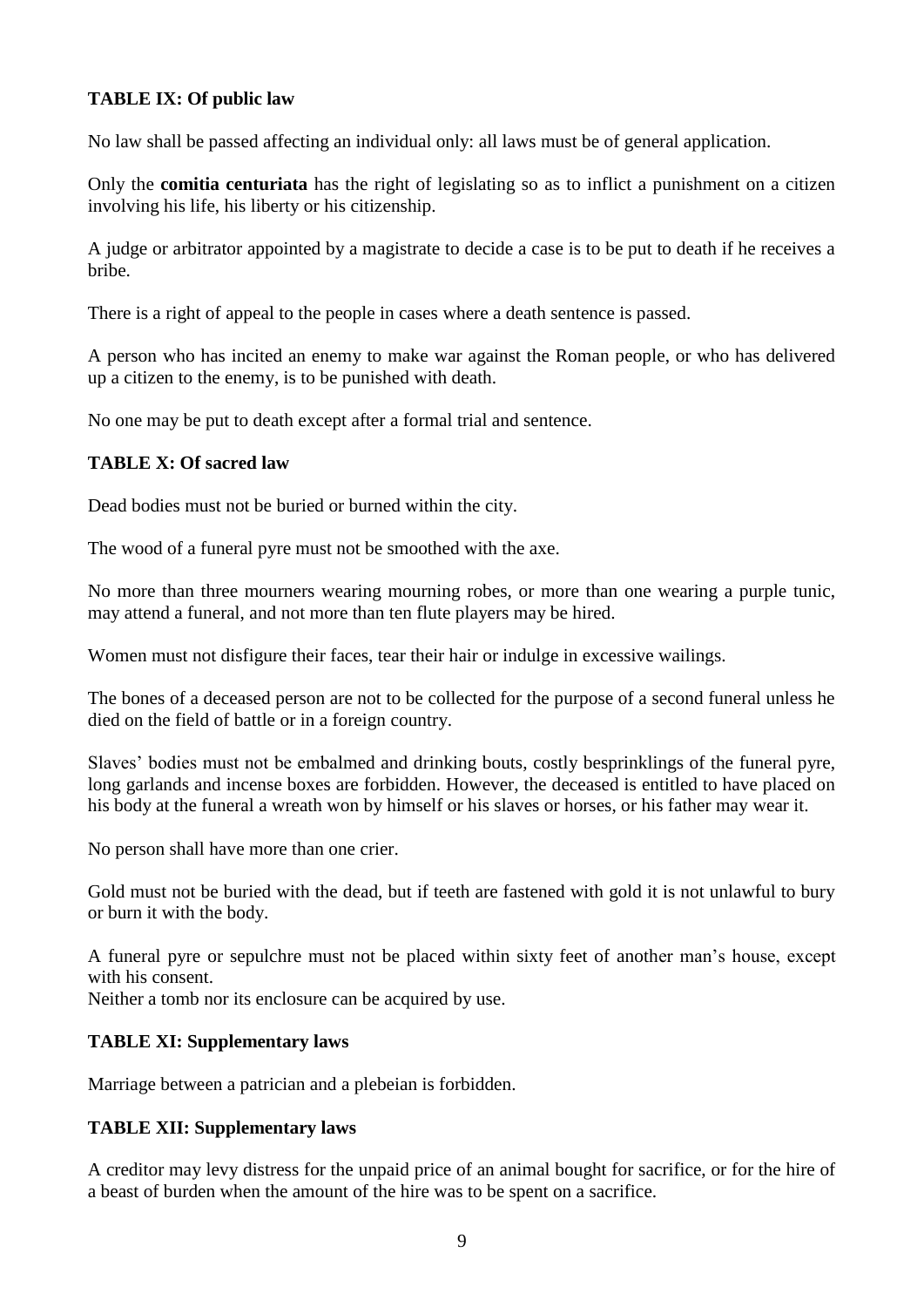If a slave commits a theft, or does any other damage, his owner may, as an alternative to paying damages, surrender the slave to the party aggrieved.

If a person wrongfully acquires interim possession of a thing the subject of litigation, he is to be condemned in double the value of his temporary possession of the thing by the three arbitrators appointed to investigate the case.

A penalty of double its value is payable by a person who consecrates a thing the subject of litigation.

Subsequent legislation repeals previous laws inconsistent with it.

From the above it is clear that the **Lex XII Tabularum** dealt with every aspect of the law. Tabula VIII, dealing with delicts, is the longest. These delicts were not delicts in the modern sense of the word but also included acts which would be classified as crimes in modern law.

However inadequate the code may have been, it remained the only codification of the entire Roman law until the codification of **Iustinianus** in 530 AD. It made knowledge of the law available to everyone and was a great achievement, giving the later jurists a firm base from which to continue the development of the law.

# **PRAETORIAN EDICT**

The Praetor was the most important magistrate of all, especially during the Republican period. He was able to exercise enormous influence despite the fact that he had no legislative power and that he did not hold the position of judge.

The two main ways that the Praetor influenced the development of Roman Law were:

- 1. Organising the pre-trial proceedings
- 2. Issuing edicts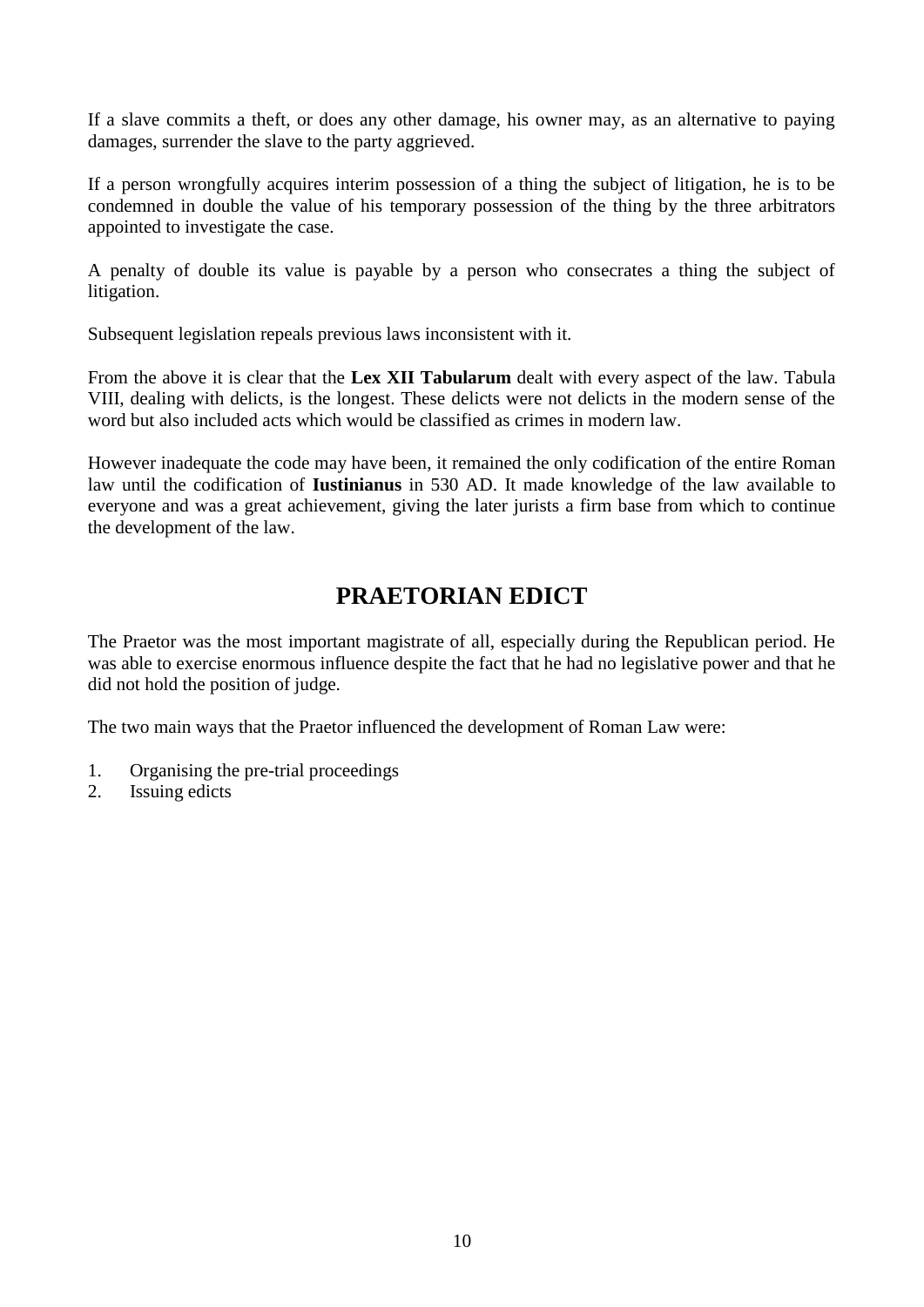### **1. Organising the pre-trial proceedings**

At the time of the formation of the position in 367 BC, the **Praetor urbanus** was in no way charged with the duty of reforming the law. His duties involved organizing pre-trial proceedings (*in iure*) (similar to the pleadings stage in SA Civil Procedure). The **Praetor urbanus** would define the issues of the case, appoint an official (*iudex*) to try the action and give this official a formula containing a definition of the question at hand in the case. The Praetor used a system known as the *legis actiones* whereby disputes had to be placed into limited avenues of action.

### **2. Issuing Edicts**

These were documents which contained a number of directives and proposals concerning the duties and functions of the Praetor. The Praetor had the ability of submitting new defences/solutions for particular problems although usually most of the edicts or principles of the previous Praetor would be retained for his term of office.

Although the Praetors often lacked knowledge of the law, they usually consulted with those educated in the law, ensuring that the process of issuing edicts was an effective and logical way of developing the law.

Thus the organization of the pre-trial proceedings (*in iure*) and litigation (*apud iudicem*), together with the action of issuing edicts were the two ways in which the Praetors of Rome influenced the law. This can best be described in terms of the Latin words "*do, dico, addico*" which means "*I give the action, I promulgate the edict, I invest the judge with the right of judging*."

At the beginning, the **praetor urbanus** was bound to allow actions by the **ius civile** ONLY, but in 149 BC it became acceptable for him to create new actions. This was greatly influenced by two factors:

- (a) the introduction of the **praetor peregrinus** in 242 BC to deal with foreigners who had settled in Rome as merchants etc.
- (b) the Roman Empire had expanded to such a large extent geographically that Roman Law had to be adapted to the needs of a highly intricate social and commercial system. The Praetor had to fulfill these needs. This took the jurisdiction away from the hands of the pontiffs which resulted in a secularization of legal matters.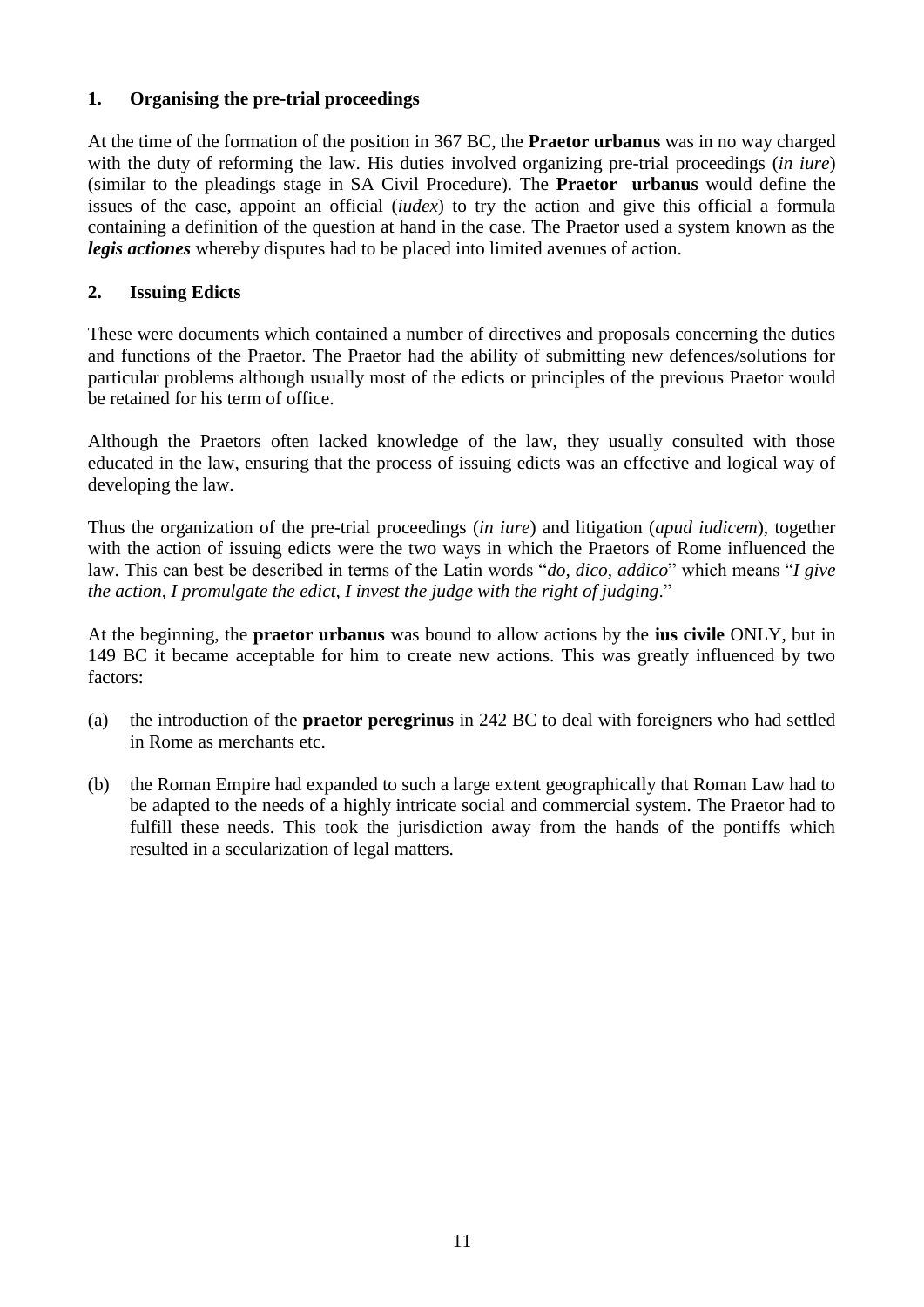# **AEDILITIAN REMEDIES**

### **Aediles Curules**

The *aediles curules* was a magistrate, like the Praetor and was also created at the same time as the praetor in 367 B.C. Their function was primarily municipal: to care for the safety of Rome, supervision of the public market, public buildings, streets and aqueducts. A secondary function was to arrange public games for the entertainment of the people of Rome as well as to control the State archives. The *Aediles Curules,* like the Praetor, could issue edicts which set out legal remedies that could be granted, to whom they could be granted and the circumstances in which they could be granted. Edicts were only valid for one year, i.e. the term of office of the incumbent, but in most instances, they were adopted by their successors.

The most influential area that the *Aediles Curules* influenced the development of Roman Law was in Law of Purchase and Sale and this influence is still tangible in our Law of Sale today.

By way of historical background, during the Republic period, the sharp practices of slave and cattle dealers prompted the issuing of edicts by the *Aediles Curules* concerning the sale of slaves and beasts of burden. These edicts compelled the seller to disclose to the purchaser whether the slave or beast suffered from any illness or physical defects. In the case of slaves a number of "character" defects had to be disclosed eg whether the slave was subject to noxal surrender, whether he was a roamer, runaway, had tried to commit suicide. These illnesses and defects were displayed on noticeboards above the heads of the slaves or cattle in the market place.

If any illness or defect was revealed after the sale, the seller was held liable irrespective of his knowledge or ignorance of the defects. Furthermore, if the seller made any statements or promises eg if the seller made a statement or promise that the slave was a skilled carpenter or a trained cook or that a horse was a racehorse and it turned out not to be the case and a higher price was exacted from the purchaser, the seller was liable.

Two actions were available:

1) The purchaser could invoke the a*ctio redhibitoria* against the seller which had to be instituted within six months of the sale. This entitled the purchaser to rescind the contract and recover the full purchase price from the seller with interest, as well as all expenses incurred in connection with the sale. If a slave with an infectious disease was delivered to the purchaser and the slave infected a number of the purchaser's other slaves, these damages could also be claimed.

Note: the *Actio Redhibitoria* was available only if serious defects were discovered ie. defects which undermined the usefulness of the thing.

2) The second action that could be brought was the *actio quanti minoris* (action for diminution) which allowed the purchaser to recover part of the purchase price ie. the difference between the slave's actual value at the time of the sale and the price paid. This action had to be brought within a year of the sale.

These provisions were at first restricted to the sale of slaves and cattle in the market place and then later extended to slaves and cattle outside the market and finally to sales of anything, anywhere.

The actions could only be instituted if the illness/defect was firstly *latent* and secondly *not insignificant*.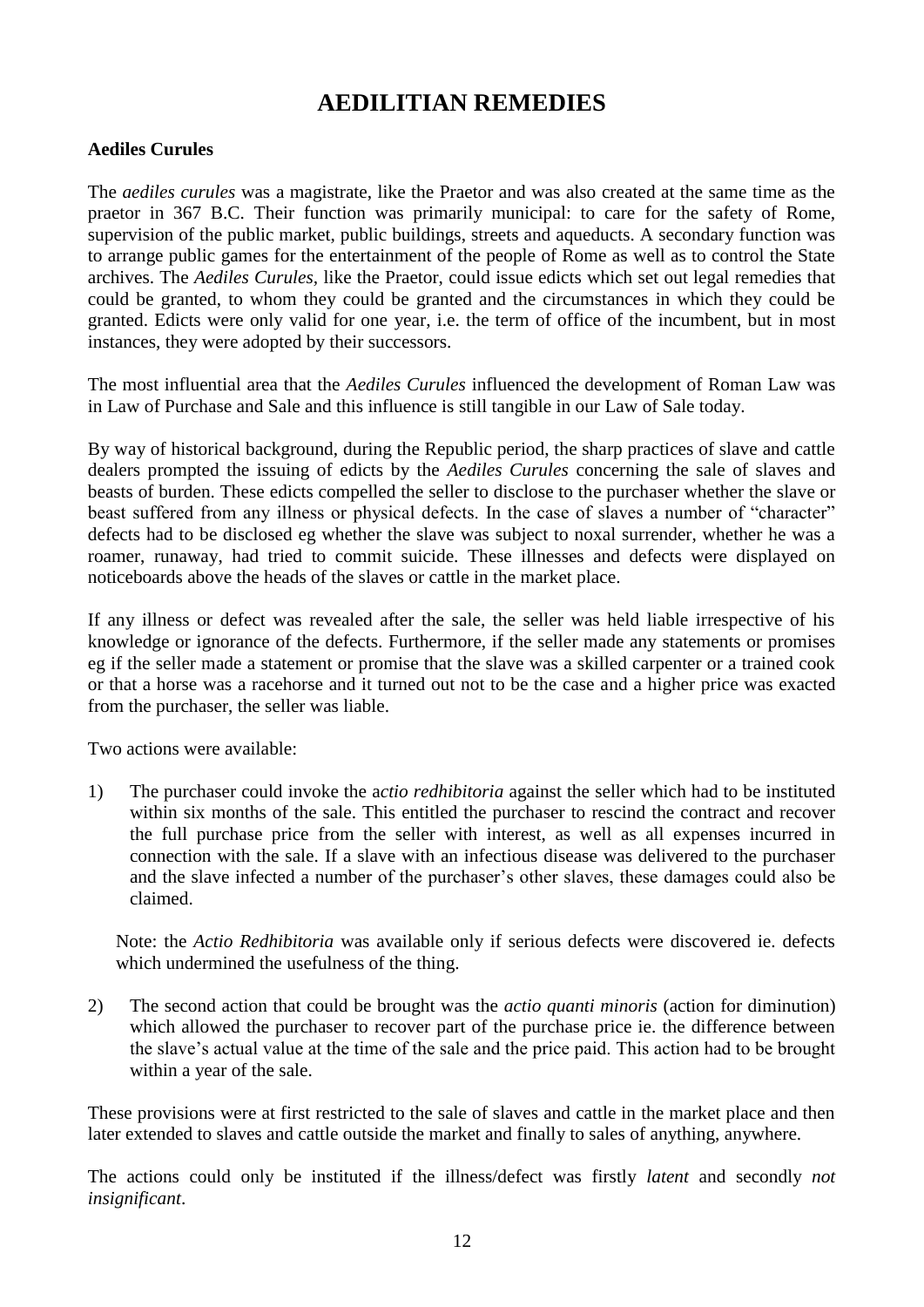- 1) This meant that the seller was only liable if the illness/defect was not patent i.e. so obvious that the purchaser should have been aware of it eg. if a slave had one eye or a horse was lame.
- 2) If the disease/defect was insignificant in the sense that it did not undermine the usefulness or purpose for which it was sold, then the purchaser would not be entitled to the aedilition remedies. eg. if a slave girl was sold as a cook and it was later discovered that she suffered from acne it would be too insignificant to undermine her function as a cook, but it would be otherwise if the slave girl was sold as a belly dancer.

Both the *actio redhibitoria* and the *actio quanti minoris* are still available in modern SA law and used in the Law of Sale.

### **The Decline and Fall of the Western Roman Empire in 476 AD**

The German theory, popular in the nineteenth century, that the downfall of the Roman Empire in the west could be attributed to the "barbarian" invasions is not the complete story. A more plausible view is that no one reason, either internal or external, accounts for the decline of the Roman Empire. The following are some of the problems which the Roman authorities failed to resolve:

- economic difficulties
- political difficulties
- mode of production
- problems of succession
- the division of the empire into East and West.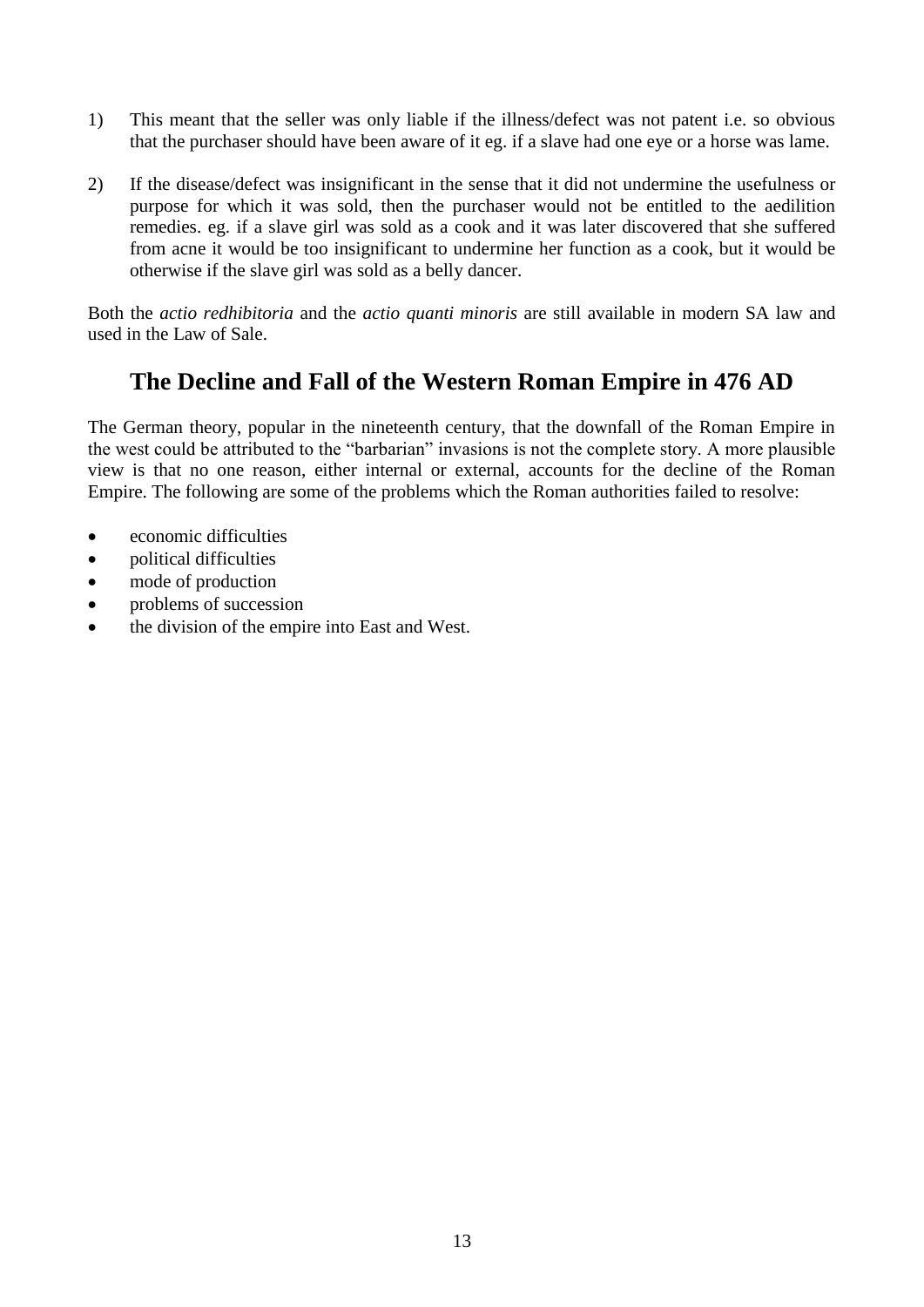# **JUSTINIAN'S CODIFICATION**

Despite the collapse and fall of the Roman Empire in the West, the Empire continued in the East. At the time of Justinian, who was emperor of the Eastern Roman Empire in the sixth century AD, Roman Law had become a mass of literature which was impossible to handle despite the attempts made by Theodosius in 426 AD to bring order to the chaos.

Justinian was driven by a desire to restore the Roman Empire to its ancient glory and to reform the Roman Law. He wanted to provide one final and primary source of law in which all the answers to legal problems could be found. This codification of Justinian is known as the *Corpus Juris Civilis* which consists of 4 parts.

- 1) The *Institutes* which was an introductory textbook for use in the law schools.
- 2) The *Digest* which was a codification of the works of the Roman jurists. The *Digest* is the largest and most important part of the *Corpus Juris* and contains opinions of Roman jurists who wrote on all the sources of Roman Law.
- 3) The *Codex* which is a collection of imperial legislation.
- 4) The *Novellae* which was new legislation passed by Justinian which he promulgated after the *Codex*.

With his codification of the entire Roman Law, the second codification in the history of the Roman Law was complete. The German Romanist, Rudolph Sohm, says: "The *Corpus Juris* of Justinian, and it alone, has preserved, and rescued for all future ages, the great masterpiece of roman jurisprudence." (Sohm *Institutes of Roman Law* 3ed at 130).

# **CANON LAW**

Canon Law was basically Roman Law modernized and adapted to meet the needs of the medieval church and its influence during the Middle Ages was enormous. It was the aim of the Catholic Church to make the *Corpus Juris Canonici* the universal code of all Christian countries. From the twelth to the fourteenth century, it looked as if the ambition of the Church was going to be realised. The aim of the Church, however, was frustrated when the struggle for power between *imperium* and *sacrodotium* ended in victory for *imperium* and the idea of Christian theocracy was defeated. This came about when medieval society gave way at the time of the Renaissance and the reformation to a society of national states. In the Protestant countries, therefore, the Reformation put an end to the authority of the pope as a law giver in temporal affairs. The significance of this struggle was that it brought increased focus to be placed on the *Corpus Juris Civilis* of Justinian.

The influence of Canon Law on the development of Roman Law can be summed up as follows:

- 1) It profoundly affected certain branches of law such as Matrimonial law, the law of wills, legacies, the law of evidence and matters affecting conscience.
- 2) It largely influenced the courts of the southern provinces of the Netherlands and of Utrecht and Middleburg and so, indirectly the law of Holland.
- 3) It helped to spread the civil law and the interpretation of the glossators.
- 4) It had a great effect on the law of procedure, and helped to do away with the antiquated procedure of Justinian and to introduce the procedure of modern times.

An example of Canon Law which still forms part of South African Law is the *mandament van spolie* [see *Meyer v Glendinning* 1939].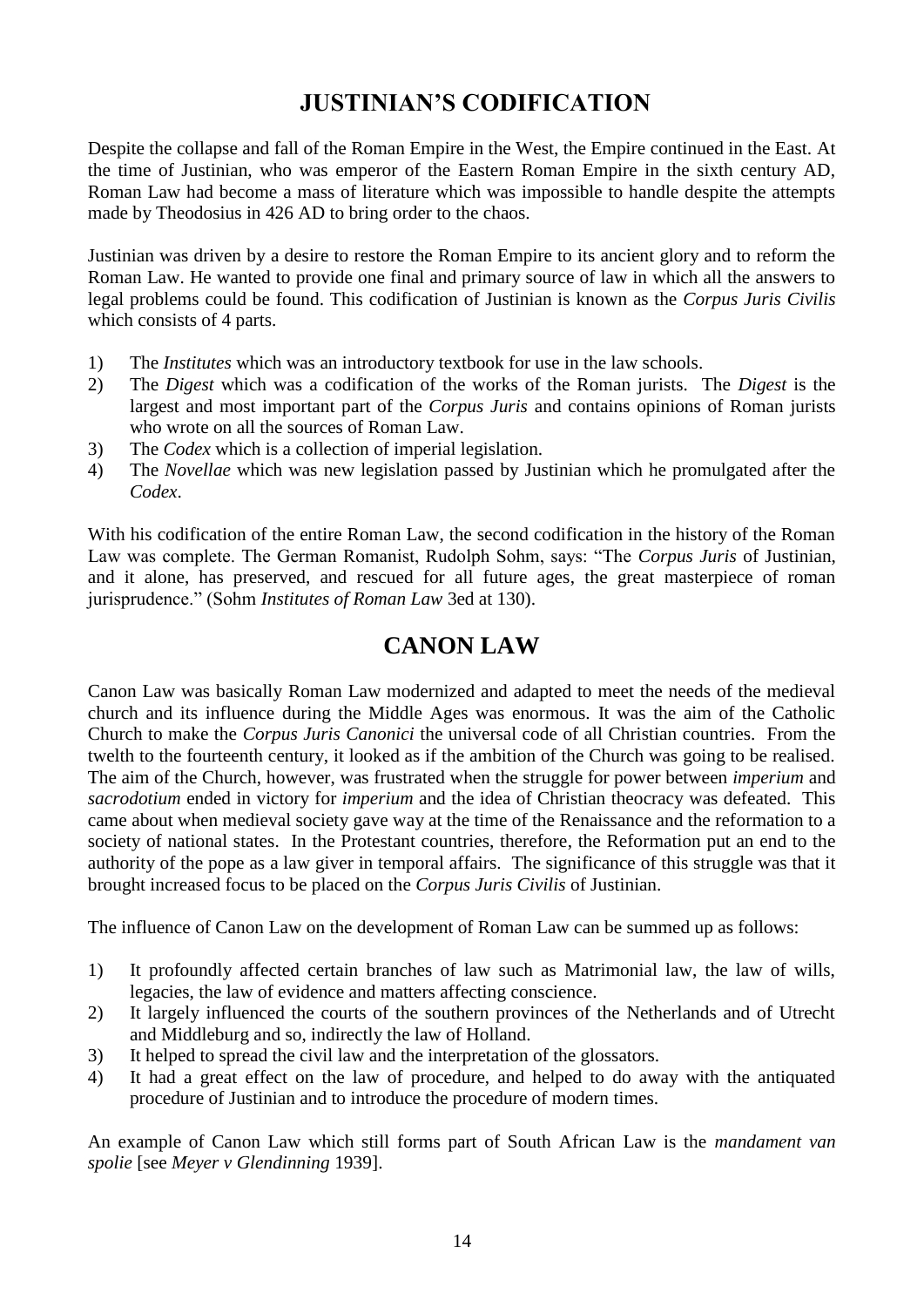# **GLOSSATORS AND COMMENTATORS: Their role in the revival of Roman Law**

### **THE GLOSSATORS**

The term "glossator" has been used to describe a group of scholars, initially centred at the law school of Bologna, but later present in all Italian seats of learning.

The professors in Bologna began the first scientific study of Justinian's *Corpus Juris Civilis* which consisted of thousands of texts. The first task in this scientific study was to cast light on the texts and to explain their meaning. For this purpose the glossators applied the medieval glossing method, from which the name of the school was also derived. This meant the writing of notes (glosses) between the lines or in the margins of the text in the *Corpus Juris Civilis*. By means of these notes, the glossators explained the texts, and where the texts were contradictory, they gave a solution.

The glossators regarded Roman Law as embodied in the *Corpus Juris Civilis* as still existing law and not as the law of six centuries earlier. They used it to solve the problems of their time. In certain cases they also used the law in the *Corpus Juris* as building blocks to create new doctrines that suited their existing needs. The glossators confined themselves to the law in the *Corpus Juris* and did not pay much attention to the Germanic Law of their own time.

A few important glossators were *Irnerius*, regarded as "the father of the glossators"; *Vacarius* who spread the "glossatorial gospel" to England and helped found the law school at Oxford; *Accursius*  who collected all the previous glosses, made a choice from them and where there were lacunae filled them.

#### **An assessment of the Glossators**

Without the timely intervention of the glossators, Roman Law might well have disappeared from the western world altogether. They carried out an efficient restoration of Roman Law as it had existed at the time of the 6<sup>th</sup> century and this one achievement alone ensured that Roman Law could be relearned in western Europe.

They also made a significant contribution in promoting law as a scientific discipline and ensuring that the administration of justice would ultimately come into the hands of trained jurists – the days of the layman lawyer were numbered. Moreover the glossators and their pupils spread far and wide over Europe and thus certainly made a contribution to the ultimate reception of Roman Law.

The work of the glossators was not without defects e.g. they failed to take into account the body of customary law which had developed in Italy since the fall of Rome. This militated against the needs of practice. It is clear that the conceptions and practices of classical Rome were not always capable of providing solutions for disputes arising out of the evolutionary changes that had taken place in the field of family relationships and court procedures.

Although the glossators did not deny the legal authority of custom, they took Justinian's views seriously i.e. that the legislative power had been delegated to the Emperor by the people and that no contradictions existed in the *Corpus Juris*. This led them into fictions and futile reconciliations. Also, it was subsequently found that *Accursius* had omitted important glosses completely or to have exercised a poor choice in his selection.

### **COMMENTATORS (POST-GLOSSATORS)**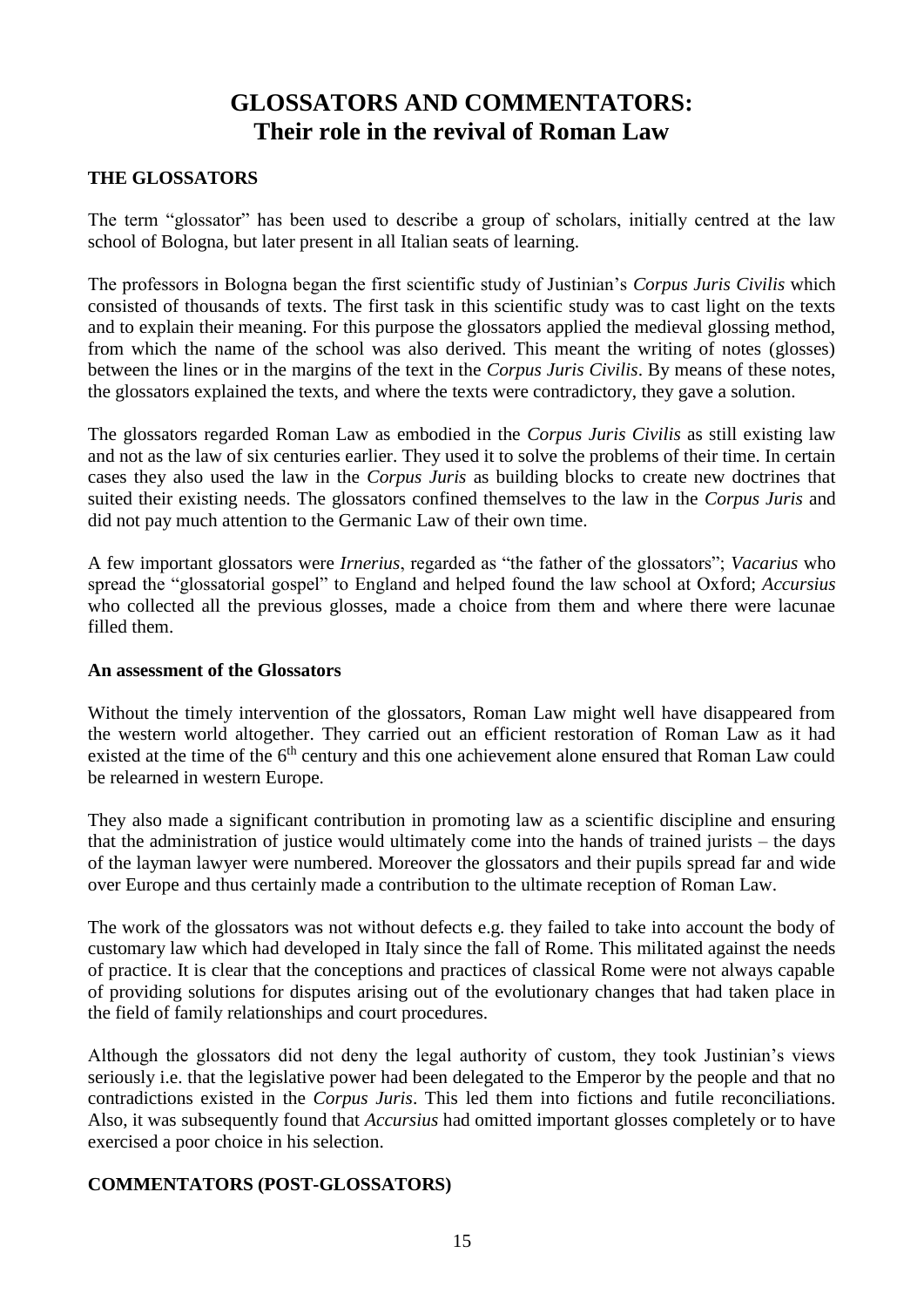The Commentators were the successors of the glossators and were responsible for the reception of Canon Law in the secular sphere and for the true reception of Roman Law in western Europe.

The Commentators were not satisfied with merely explaining the actual provisions of Roman Law. Their **method** was to interpret the glosses on the *Corpus Juris* and the text itself i.e. each individual Commentator gave his opinion on the text, at the same time referring to the views of other writers on the same subject. Then in order to distinguish himself he would make finer distinctions and very often raise entirely new questions. The Commentators' methods of interpreting the Roman Law, as glossed by the glossators, led to its adaptation to contemporary conditions.

In fact, over a period of time, the Commentators brought about a coalescence between Romanist and Germanic conceptions. The challenge to reconcile these contradictions was accepted by the Italian Commentators and as a result of their approach (*mos Italicus*) a legal system was evolved which utilized all the sources of law at the time.

Some well known commentators were *Cinus de Pistoia* (1270 – 1336), a professor at Perugia University; *Bartolus de Sassoferrato* who was a pupil of *Cinus* and is generally regarded as the greatest medieval jurist and lecturer. Later the teachings of *Bartolus* attracted a large following and it was said that "no one is a jurist unless he is a Bartolist."

### **An assessment of the Commentators**

In the four centuries following Irnerius a common law or *ius commune*, based on Roman Law with Canon Law and Customary Law as additional sources, had been built up in western Europe. In this development, the Commentators often erred in giving undue weight to majority opinion. In time, the role of the Commentators in the development of civil law in western Europe came under heavy fire from scholars who particularly attacked the Accursians and Bartolists who had in barbarous Latin, blindly followed the preceding generations of commentators even in their contradictions!

Their most important role was that they facilitated the incorporation of Roman Law into the practical administration of justice. The part they played is of particular significance to us in South Africa because the Roman Law which the Commentators commented upon and adapted (although they may have misconstrued it) was the Roman Law which was received into the Netherlands.

### **RECEPTION OF ROMAN LAW IN THE NETHERLANDS**

### **The Pattern of the Reception**

- (a) The pattern of the reception of Roman law in the Netherlands was much the same as that which took place into Germany and the Holy Roman Empire. The early Roman influence disappeared with the invasion of the Saxons. During the Middle Ages it would seem that the law consisted of Germanic custom, feudal law and town laws. With the growth of trade, the towns increased in size and prestige. Often the local lord granted immunities to the towns, in the vicinity, in return for the payment of levies to the lord. In this way the town obtained immunities from control of the feudal lord and could thus legislate for their citizens. These town laws were collected into a **Stadboek**. About the twelfth century this was the only law that applied.
- (b) In so far as the administration of justice was concerned, the development was very similar to that which took place in Germany. The judges had no special training and communal justice was the norm until the development of feudal law. With the advent of feudalism two classes of courts emerged – (i) lower courts which consisted of a chairman and a number of assistants or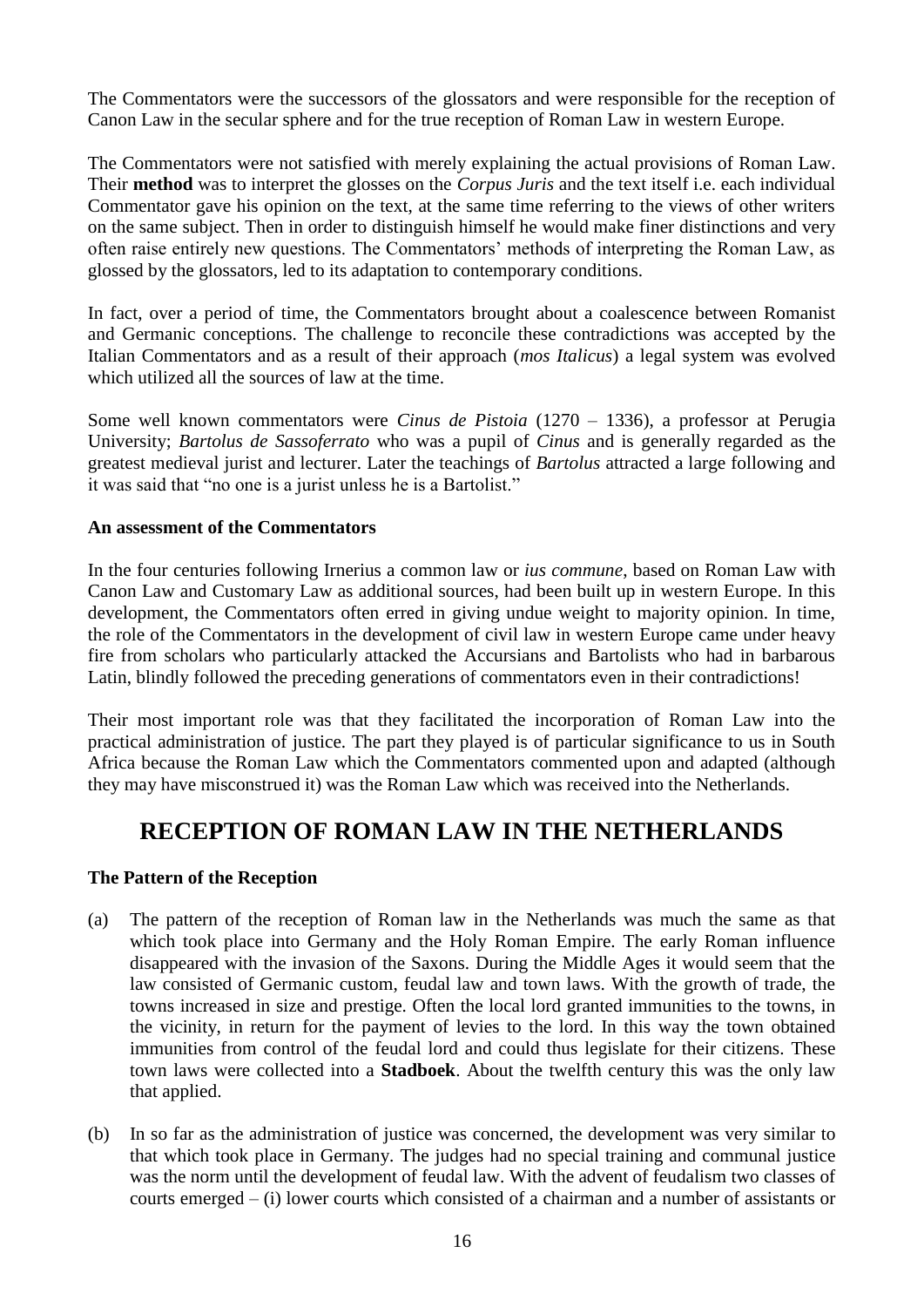**heemraden** and (ii) higher courts which consisted of the local lord and his advisors. The Dukes of Burgundy sought to consolidate their power by setting up a supreme court for all their Burgundian possessions. In 1429 the House of Burgundy established a court for Holland consisting of five nobles who had the power to summon lawyers as assessors if they needed help. Its seat was at the Hague. The assessors were jurists who were trained in civil law. In time the civil lawyers became permanent members of the court. By 1462 the lawyers were in the majority in the court and by 1510 the nobles were excluded altogether. The court was known as the **Raad en Hof van Holland, Zeeland and Friesland**. It operated both as a court of the first instance, in so far as important cases were concerned and as a court of appeal from the lower courts. The House of Burgundy, as we have also seen, established another court, the **Groote Raad,** in the south in 1446. In 1473 Charles the Bold reformed this court and made it the final court of appeal with its seat at Mechelen for all the Burgundian possessions and was known as the **Groote Raad van Mechelen**. As a result of the eighty years war it was not possible for appeals to this court to be made from the North and in 1582 the **Groote Raad van Holland, Zeeland and Friesland** was established which became the final court of appeal from these Northern territories.

- (c) There is dispute among the legal historians as to how the reception in the Netherlands actually took place. It is not clear whether it was sudden as it was in Germany or whether it occurred as a result of an increase of an already existent awareness of Roman law which had never really died out. Sir John Wessels in his **History of Roman-Dutch law** at 124 argues that from the time of the very brief Roman occupation it had been sporadically applied and thus the reception was a gradual, not a sudden, extension. As early as the thirteenth century Latin phraseology was used in charters and grants of privileges to towns for instance – **litis contestatio, donatio inter vivos** and **restitutio in integrum.** It seems, however, that the reception in the sense of a substitution of great parts of the common law by Roman law was a fairly late phenomenon and was not complete until the 16<sup>th</sup> century. See further Hahlo and Kahn 515 – 6 and John Gilissen (1955) 15 **THRHR** 97 at 138.
- (d) A number of reasons can be advanced which paved the way for the reception of Roman law in the Netherlands.
	- (i) The House of Burgundy encouraged the spread of Roman law as part of the policy of unifying their possessions. Roman law constituted a solvent of the almost contradictory customs which had grown up throughout the provinces.
	- (ii) The establishment of an appeal court, the **Groote Raad** at Mechelen and later the establishment of the **Hooge Raad van Holland, Zeeland & Friesland** at the Hague fostered the spread of Roman law in much the same way as did the **Reichskammergericht** in Germany. Civil lawyers were trained mainly in Italian universities. Judgments formed important precedents for the other courts, lower courts and Roman legal thinking was spread in this way down through the hierarchical structure of the courts. Further as we have seen from 1510 the Raad en Hof van Holland, Zeeland and Friesland was staffed only by trained lawyers.
	- (iii) The rise of the universities. These came late in the Low Countries. Before their establishment students from these countries went to Italian universities. The first university to be established was that at Louvain in 1425, Leiden in the north in 1575 and Franeker in 1585.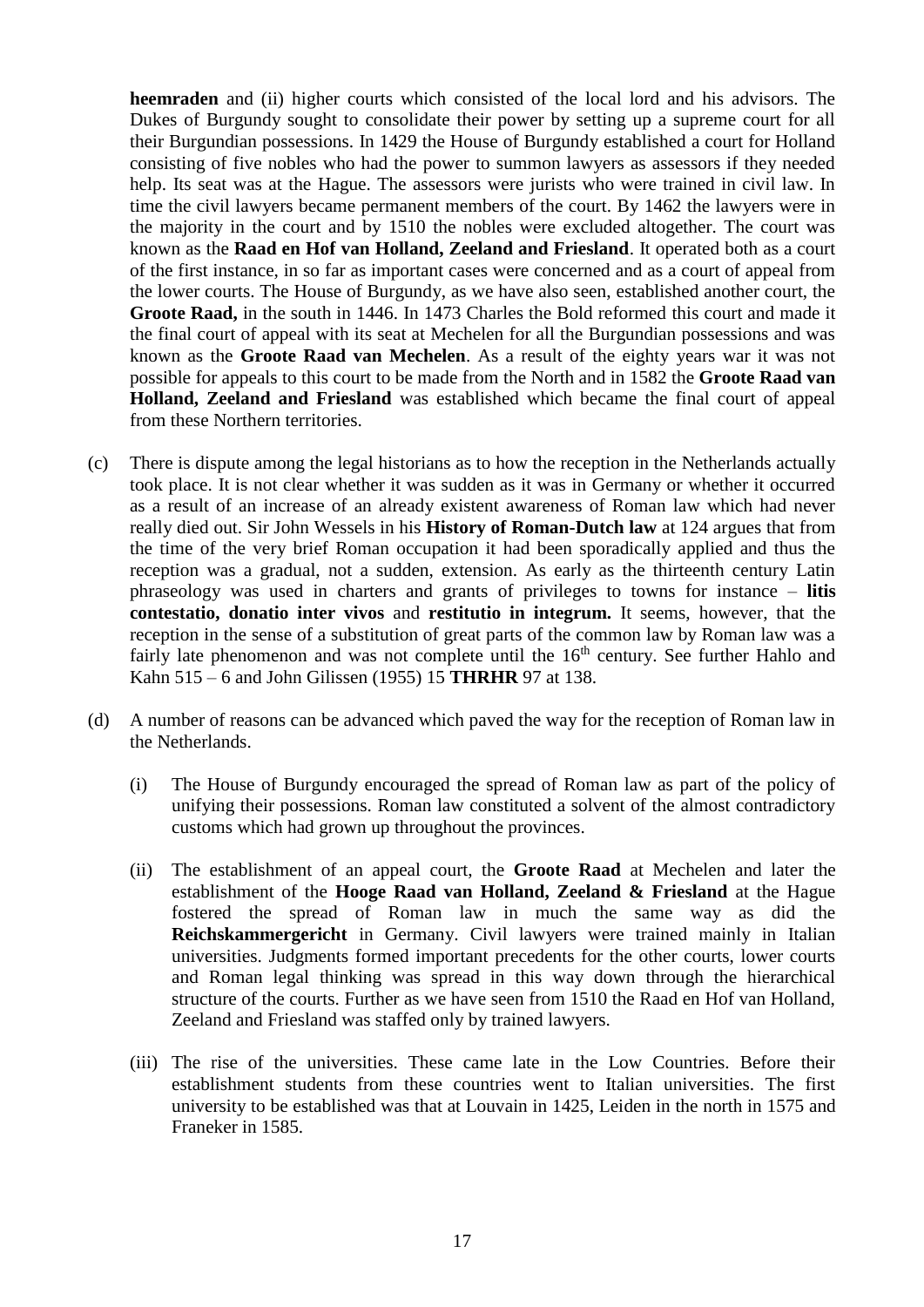- (iv) The rise in commerce and industry. The whole aspect of life changed from an agricultural to a commercially oriented economy which demanded a system of law far more complex than the native Germanic law.
- (e) By the sixteenth century the reception of Roman law was complete. The reception was, however, uneven. It was not received to the same extent in all the provinces of the Netherlands. The extent of the reception varied from territory to territory. In Friesland there was an almost wholesale reception to the extent that all the customary law was expelled. See for instance the case of *Arendse v The Master* 1973 (3) SA 333 (C). This case raised the question as to whether the Roman law rule that a will had to be executed *uno contextu* applied in South African law. The court found that this rule had been taken over in Friesland, but not in Holland and thus that it did not apply in South African law.

### **The effects of the reception**

- (1) The Roman law that was received into the Netherlands was that of the **Corpus Iuris Civilis** as expounded upon by the Glossators and the Commentators. However, the Roman-Dutch writers also made considerable use of the writings of the Humanists, the Canon lawyers as well the writers of Germany, France and Spain.
- (2) With the exception of the Northern provinces, Roman law was not taken over in its entirety, but only in those spheres where the indigenous law was felt to be deficient. This was so mainly in the field of commercial law or mercantile law. Thus the Law of Contract is heavily Romanized, so too is the law of Delict, the **Actio Legis Aquilia** of the Roman law is the basis of the modern Law of Delict. Similarly, the Law of Property and Testamentary Succession in highly Romanized. On the other hand the Family Law and the Law of Intestate Succession was not much influenced by Roman law.
- (3) The field of application of Roman law, as in the case of Germany, applied in subsidium only. In other words if the local law was lacking then Roman law would be applied. Thus, for instance, Grotius in his *Inleiding tot de Rechtgeleerdheydt* 1.22.22 states:

"In the absence of any written law, charter, privilege or custom on any particular subject, the judges have been enjoined on oath to follow reason to the best of their knowledge and discretion: and the Roman laws especially in the form in which they were codified in the time of the Emperor Justinian are regarded by the learned as replete with wisdom and equity."

Similarly, Van Leeuwen in his *Censura Forensis* states:

"In our practice a rule has been introduced that whenever indigenous customs or statutes are silent there shall be had immediate recourse to the Roman law."

And Van der Keessel in his *Thesae Selectae* says:

"The question as to what extent the Roman law has been adopted in our courts may be fully determined by the following rules: firstly, in every province, town or district that law should before all others be resorted to which has been expressly promulgated for it by the legislator. Secondly, those special customs also which have been adopted in any place or city ought to be observed there. Thirdly, laws and local customs entirely failing we ought to recur to the Roman law and seek a decision there."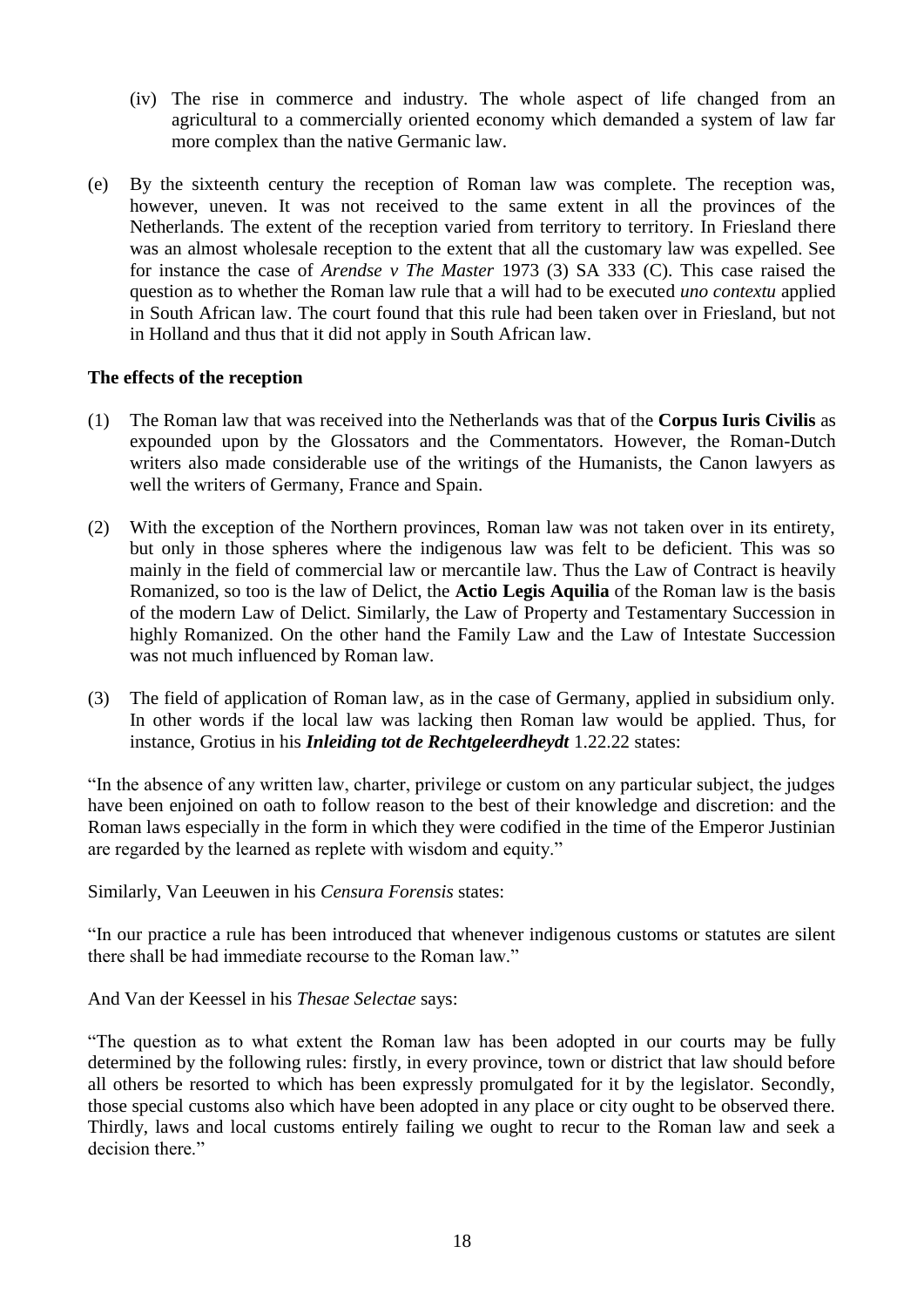As it happened in practice, very few statutes overruled the common law; and the rule was also that customs had to be proved, and thus, as in Germany, Roman law was simultaneously a substratum and yet paradoxically, paramount.

### **Subsequent developments in the Netherlands**

During the Napoleonic wars, the Republic of the United Netherlands was conquered by France in 1795 and Napoleon's brother was installed as King. In 1809 the Code Civil of France was introduced. After the defeat of Napoleon and the Congress of Vienna in 1815 the Kingdom of the Netherlands was established. It included all seventeen provinces, including present day Belgium. From the start there were constant differences between the north and the south. In the early nineteenth century it was decided to draft a new code for the Low Countries. Kemper drew up a draft code known as the **Ontwerp**. Belgium objected, however, as it wanted a code along the lines of the **Code Civil**. In 1830 the Belgians revolted and in 1839 it was recognized as a separate kingdom. In 1838 a new draft code was published which contained more French law this code is known as the Burgelijk Wetboek which is largely still in force. However, a process of recodification of the Law of the Netherlands is going on and several chapters of the code have been changed by the Ontwerp Burgelijk Wetboek. Thus from 1809 the Roman-Dutch common law ceased to apply in the Netherlands. It continued to apply in the colonies however, for instance in Ceylon and South Africa. The Roman-Dutch law was replaced by a new code when Ceylon became the Republic of Shrilanka in the nineteen-seventies.

## **1.2 ROMAN DUTCH LAW**

The four sources of Roman Dutch Law were:

- 1) Legislation
- 2) Judgments of the old Dutch courts
- 3) Writings of the old authorities
- *4)* Writings on the *ius commune*

The most important of these sources in SA Law is the writings of the Roman Dutch jurists which serve as an authority in SA Law. Some of the most well known and respected jurists are Grotius, Voet, Damhouder, Huber and Van der Linden. We will look at the life and works of Grotius and Voet and their contribution to the development of Roman Dutch Law.

#### Hugo De Groot (Grotius) (1583-1645)

De Groot or Grotius as he is more well known was not only a jurist but also a theologian, a classicist, a historian and a poet. His greatest fame, however, is as a jurist. His two best-known works are the *Inleidinge tot de Hollandsche Rechtsgeleerdheid* and the *De Jure Belli ac Pacis, Libri Tres*. The *Introduction* was written by De Groot while he was a political prisoner in Louvenstein and had few books at his disposal. It was the first work of its kind in the Netherlands and was a treatise about Netherlands Law, and more particularly, the Law of Holland and it was written in Dutch (cf Voet). He was the first person to see the Law of Holland as an independent system and to describe it as such. It is because De Groot deliberately deals with the law of his fatherland, Holland, that his *Introduction* can justly be regarded as the first conscious description of Roman Law. The influence of the *Introduction* in the 17 and 18<sup>th</sup> centuries on the Laws of the Netherlands was immense and was followed by important additions by Groenewegen.

De Groot's work, *De Jure Belli ac Pacis*, appeared in Paris in 1625 and was the first comprehensive treatise on international law and even today, nearly four centuries later, is still regarded as the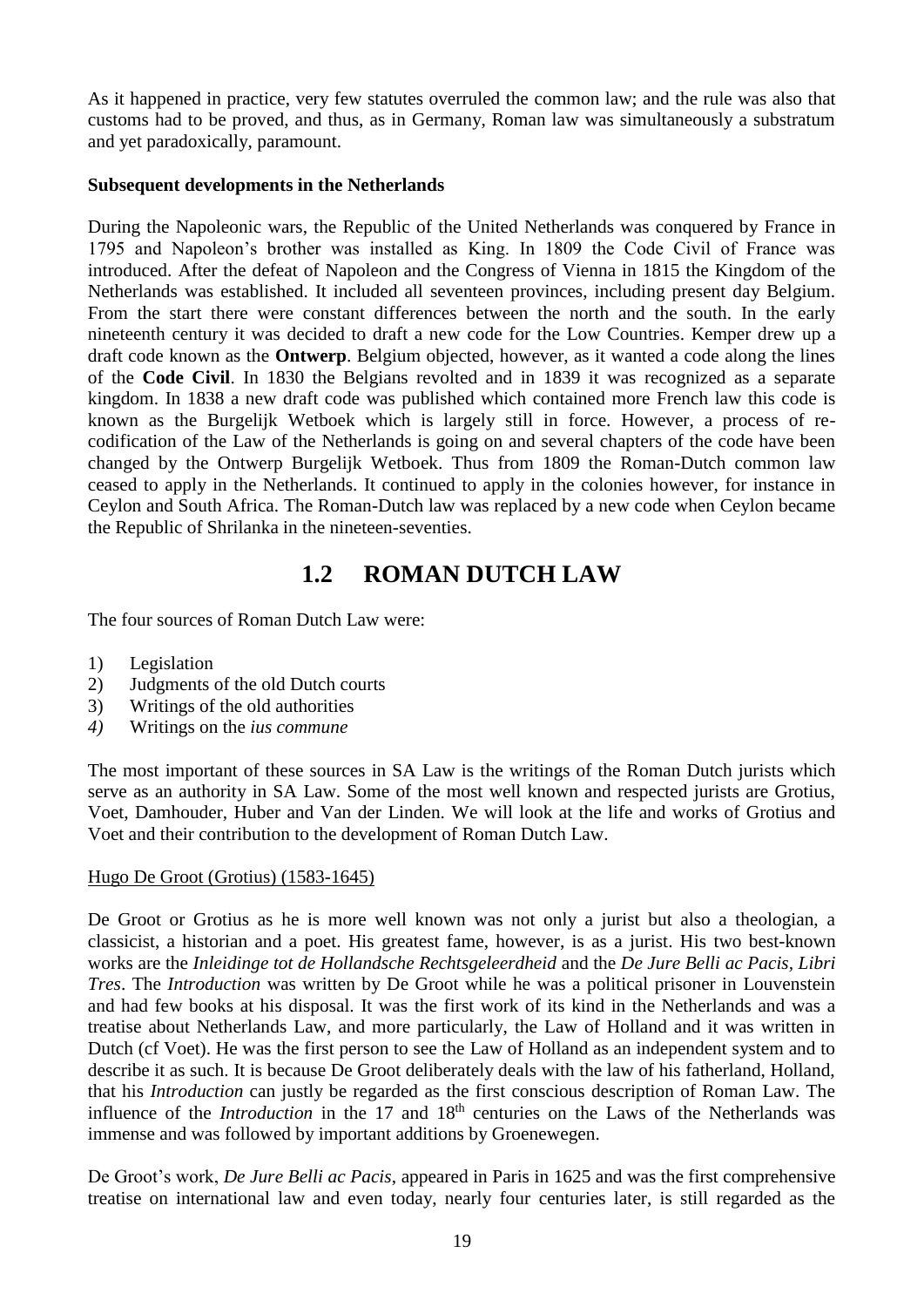classical work in this field. It is not only a treatise on international law, but also a treatise on the Law of nature and Legal philosophy. This work has great significance for us because it provides a better understanding of the principles set out in the *Introduction.* [See "Hugo Grotius: Born 1583. The Lasting impact of a man of the Seventeenth Century" by DR Carey Miller in the 1982 Acta Juridica 66 and "Grotius, the jurist and international lawyer: Four hundred years on" 1983 SALJ 23 by John Dugard].

### Johannes Voet (1647-1713)

Of all the old writers, Voet is cited the most by South African legal practitioners. He overshadows his father, Paulus, also a professor of law to such an extent that in current practice he is spoken of as Voet and it is not necessary to use his Christian name to distinguish him from his father.

Voet graduated from a French university and became a professor of Law at Utrecht University and later professor of civil law at Leiden University in 1680 where he lectured for 30 years.

### His best-known works are the *Compendium Iuris* and *Commentarius ad Pandectas.*

The *Compendium* is a short textbook which follows the sequence of the Digest or Pandects in which he sets out the Roman Law and then briefly refers to the existing law. But this and his other works are entirely overshadowed by his *magnum opus*, the *Commentarius ad Pandectas* where he deals with the Roman law and adds the existing law of his time. It has been said that this work cannot simply be treated as a treatise on Roman and contemporary law taken together and interwoven, as Voet continually reminds us of how important it is for the consultant jurist to study carefully both the theory and practice of the law.

Voet also made use of a great variety of writers on the laws of the Netherlands and it is this aspect which makes Voet's *Commentary* an almost infallible guide to the legal literature of the Netherlands at that time. He is also a writer who is easy to understand, who states his propositions clearly and who is logical in his reasoning.

Like many of his fellow countrymen before him, Voet took what was good from the Humanists and fused it with the virtues of the Bartolists and he did this better than anyone before or after him. Voet's influence on the writers who followed him, and especially on South African practice, can hardly be overrated. His influence and fame were not restricted to his homeland but extended throughout Europe. His works were read everywhere and copies of his commentary were still being printed in Italy in the nineteenth century. Hahlo and Kahn have commented that were it not for the *Commentarius*, Roman Dutch Law might have disappeared from legal practice in South Africa.

Like many other jurists of his time Voet wrote in Latin and in the last century there was a need for a translated version of his work. In 1955, Mr Justice Gane published the "*Selective Voet*" which was an English translation with explanatory notes as well as citations of all the cases in which South African courts have referred to Voet. The reason the work was called "Selective" is due to the fact that those sections which were obsolete were omitted.

In South Africa his work, as mentioned above, has been highly regarded and, in particular, Lord Henry de Villiers, the first Chief Justice of the Union of South Africa had an especially great respect for him and quoted him regularly in his judgments.

Points of criticism which have been levelled at Voet's work, however, are the long sentences and weak paragraphing which has made translation difficult.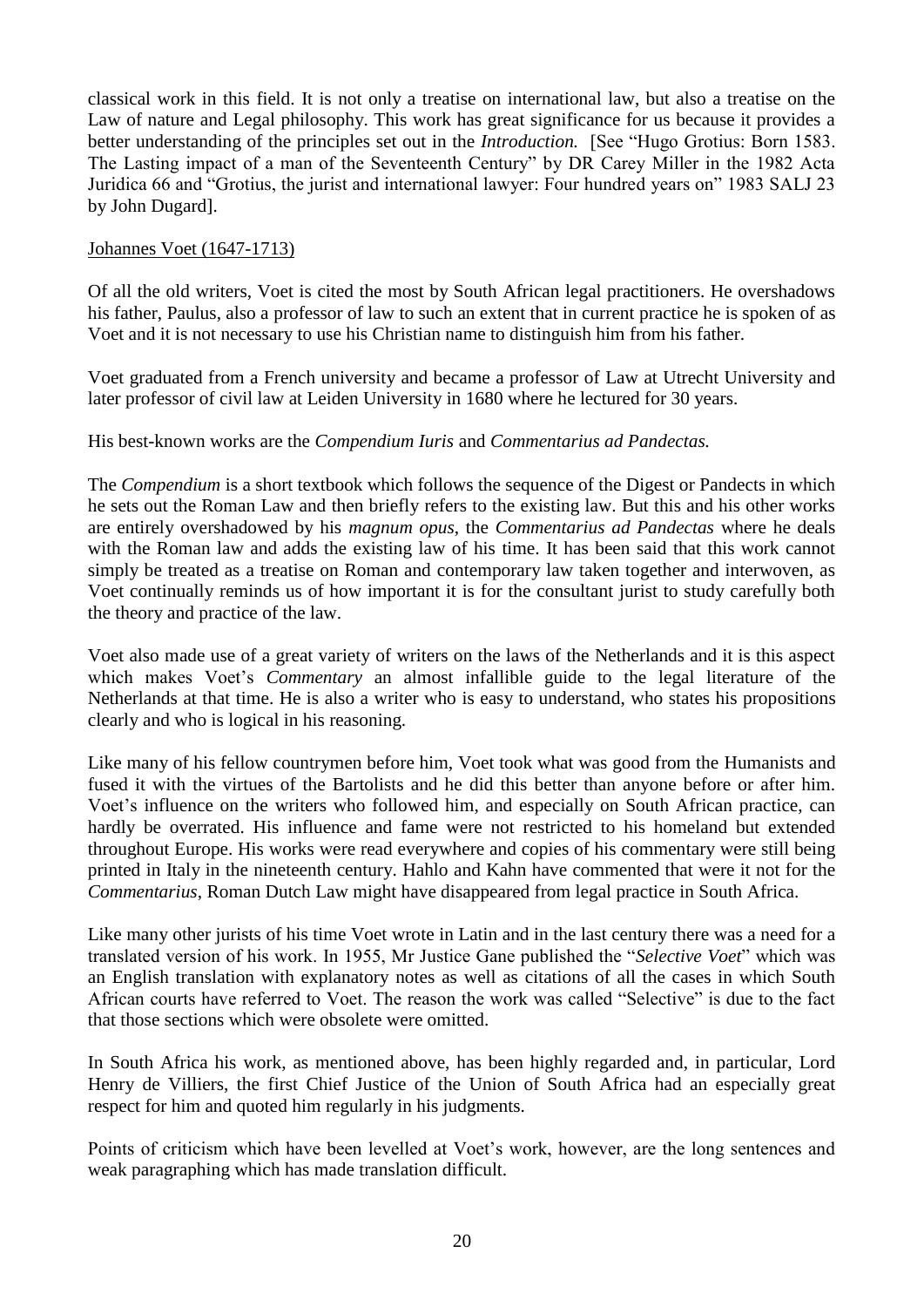## **1.3 ENGLISH LAW**

### **THE INFLUENCE OF ENGLISH LAW IN SOUTH AFRICA**

From the eighteen-twenties onwards there was a steady increase in the influence of the English Law in all the provinces, but especially in the Cape and Natal. There were a number of reasons for this.

- (a) The backwardness of the local Roman-Dutch law. There were no law reports and the **Raad van Justitie** was not staffed by trained lawyers, until the late eighteenth century. Further, there were no universities in the Cape until the late nineteenth century. The law, therefore, was not very sophisticated.
- (b) Roman-Dutch law ceased to exist in the Netherlands as a living system of law, as it was replaced by the Code Civil in 1809. This meant that there were no books being written on Roman-Dutch law. There was no university at the Cape and therefore Roman-Dutch law was not being taught there.
- (c) The British occupation of the Cape became permanent after 1806 so that legal ties with the Netherlands were severed. Many Englishmen came to the Cape who were accustomed to the English law institutions and did not like some of the Roman-Dutch law procedures. For instance, the use of torture, trials behind closed doors, the rules of the law of evidence were backward in some crimes. For instance, there was no distinction recognized between murder and culpable homicide. The law was somewhat barbaric and severe. From 1813 all trials took place in court with open doors. Further, in terms of Ordinance 72 of 1830 it was provided that in all matters relating to the admissibility of evidence and the compellability of witnesses, the Cape court had to conform to the practice of the "Courts of Record at Westminister". They were in other words to apply the Law of Evidence of England.
- (d) By a proclamation of 5 July 1822 English became the official language of the colony. Moreover, English was made the official language of the lower and the superior courts. However, later in terms of the Dutch Language Use Act of 1884 the Lower Courts were compelled to allow Dutch to be used equally with English in the courts. An act of the same name of 1908 made a similar provision in relation to the Superior Courts.
- (e) The growth of trade which followed in the wake of the discovery of and opening of the diamond and gold mines in South Africa. The Roman-Dutch law pertaining to mercantile law was deficient and not sufficiently sophisticated to deal with the needs of the economy. In the result much English law was enacted as part of the law of the Cape. For instance, Act 8 of 1879 provided, inter alia, for the application of English law in all questions relating to maritime and shipping law, bills of lading and fire, life and marine insurance. English law was also taken over in the area of immaterial property rights, patents, trademarks and copyright. Further, the early Cape statutes on companies, negotiable instruments and insolvency, which have set the pattern for South African law up to the present day, were based on the corresponding English legislation. It followed as a matter of course that the judicial interpretations of these statutes, reinforced by the *stare decisis* rule led to a greater emphasis being placed on English law. The courts naturally turned to the English law reports in interpreting these statutory provisions and in this way a great deal of English law was taken over in South Africa.
- (f) A further reason for the inevitable spread of English law was that the officers who staffed the courts tended to have no knowledge of or interest in the Roman-Dutch law. The Cape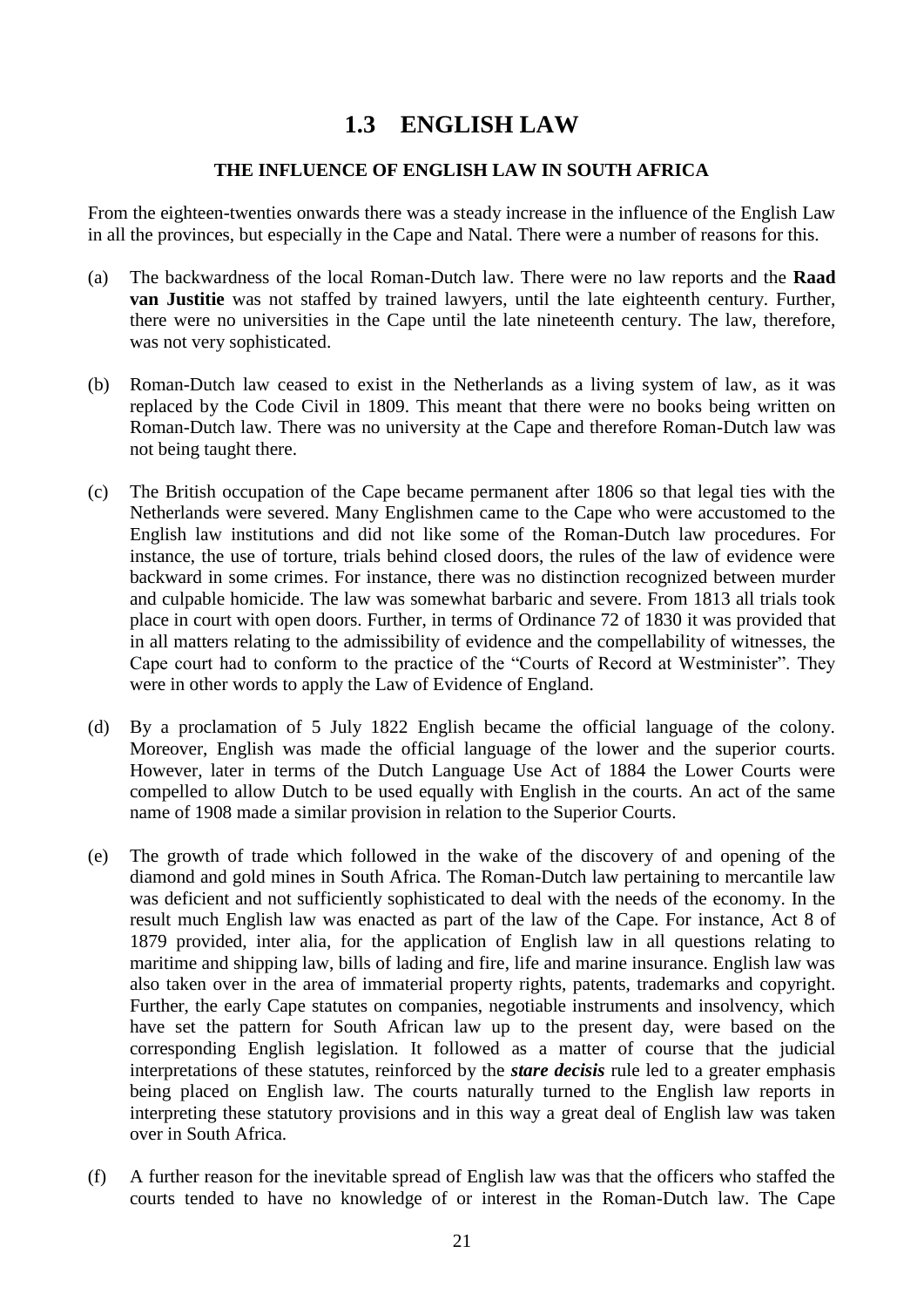Supreme Court was established with the First Charter of Justice of 1827. The existing members of the Court of Justice were pensioned off and after 1828 the courts were staffed entirely by judges brought out from England and Scotland. Only the Scottish judges had any real knowledge of Roman and Roman-Dutch law. Mr Justice Menzies, who ranks as one of the best known judges in South Africa during the nineteenth century, was the only judge, during the formative period of British rule, to cite Roman-Dutch authorities. In so far as the legal practitioners were concerned, those who had been in practice prior to 1828 were allowed to continue to practise law, but on the recommendation of Commissioner Brigge, from that date onwards, advocates were to be recruited from the members of the English, Scottish and Irish Inns of Court and from among graduates of the universities of Oxford, Cambridge and Dublin. Moreover, judges were to be appointed solely from the ranks of the practising advocates in South Africa.

- (g) The Privy Council in London was the final court of appeal in the South African legal system. In 1832 the Judicial Committee of the Privy Council was set up to hear appeals from the Colonies. This led to the introduction of a system of binding precedent into South African law which was foreign to the Dutch system. The attitude of the Roman-Dutch law to previous decisions was that they were of persuasive authority only. The decisions of the Privy Council were absolutely binding in South Africa, however, it was not until the late nineteenth century that provision was made for senior colonial judges to be sworn in as members of the Privy Council, for the purpose of hearing appeals from the Colonies. Not surprisingly, therefore, via appeals to the Privy Council, rules of English law came to be applied in South Africa. For instance, in the famous case of *Pearl Assurance Company v Union Government* 1934 AC 570 (PC); 1934 AD 560 (PC), the Privy Council held that penalty stipulations were, as in England, not enforceable in South African law unless the particular stipulation could be construed as a liquidated damages provision. In this regard the Privy Council was clearly wrong. However, because the decisions of the Privy Council were absolutely binding in South Africa it was not until after 1950, when appeals to the Privy Council were abolished, that the matter was set aright in South African law by the Conventional Penalties Act No 15 of 1962 which in effect re-introduced the Roman-Dutch position in this regard. Penalty clauses are thus once again enforceable in South African law.
- (h) Important changes to the Criminal and Private Law were introduced by legislation. In 1829 the age of majority was reduced from 25 to 21 years of age. In 1845 the English underhand will was introduced and in 1874 the legitimate portion and other restrictions on the freedom of testation were abolished. The law of criminal defamation was codified by the Libel Act of 1882 see *S v F* 1967 (3) SA 407 (SWA).
- (i) In 1828 all restrictive laws pertaining to the Khoi San people were abolished and Khoi San people and Coloured persons were given full civil rights including the right to buy and own land on the same terms as the whites. Freedom of the press was introduced in 1829. In terms of the Slavery Abolition Act of the British Parliament in 1833, slavery was abolished with effect from December 1834 at the Cape. Municipal self-government along modern lines was introduced in 1836.
- (j) Equally important to the direct introduction of English law rules and principles through legislation were the changes which took place by a kind of osmosis. Reference to the English law rules became frequent after 1850. The training of so many of the judges and advocates in English law, the ease of reading English as opposed to Dutch or Latin, the detailed reports of English decisions, the ready access to and growing improvement of the textbooks on English law, the familiarity of the profession with the English legal structure, the reputations of the judges and the influence of the Privy Council as the final court of appeal all encouraged the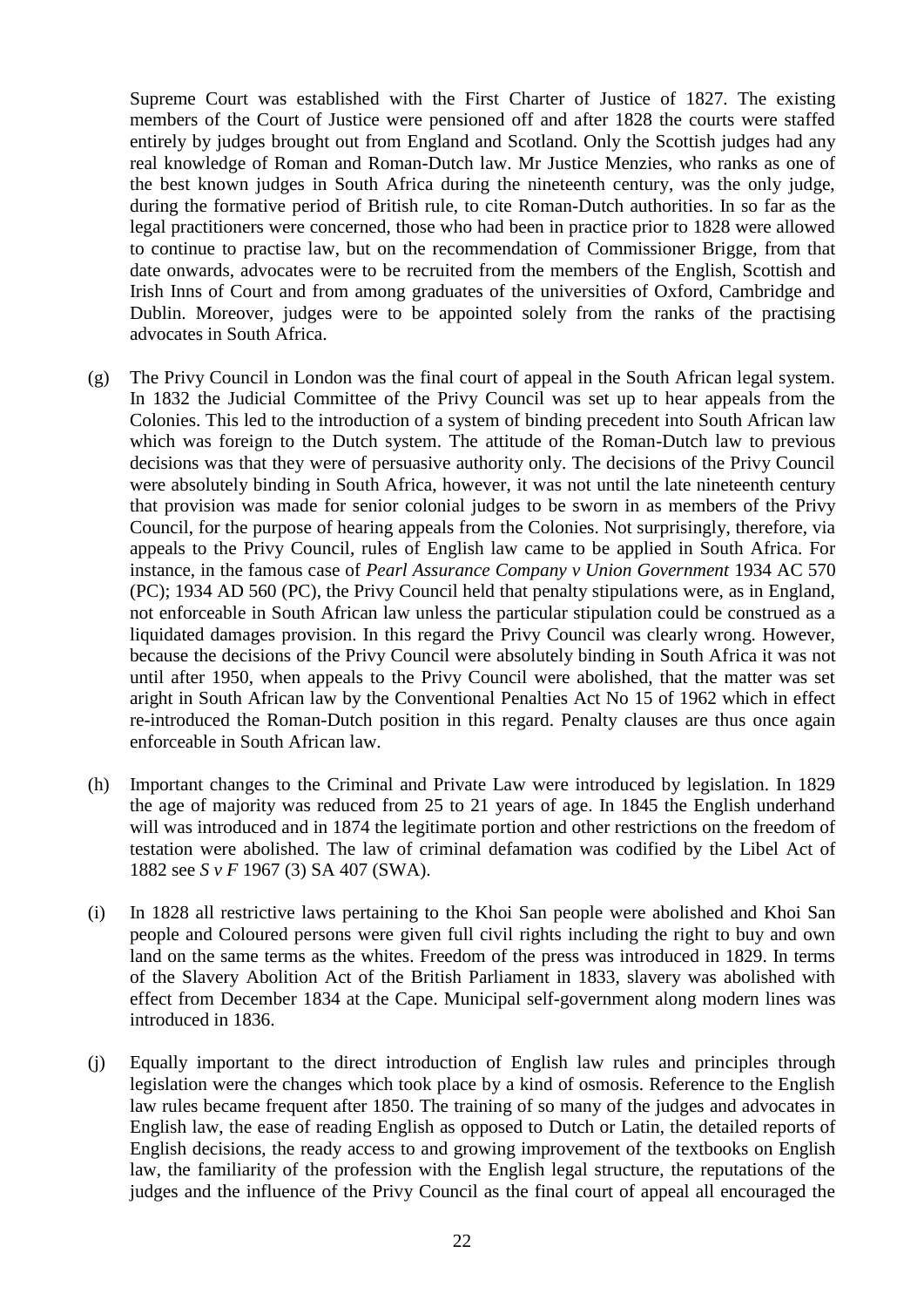use of English legal rules as persuasive material where the Roman-Dutch books were silent, vague or contradictory. There are areas of the law where the influence of the English law was minimal – the Law of Persons and Family Law, the Law of Property and portions of the law of obligations eg Purchase and Sale. In other areas on the, other hand, the influence of English law was fairly strong – Criminal Law, the Law of Agency, parts of the Law of Procedure, the Law of Contract and the Law of Delict. The influence of English law waxed and waned with the power and prestige of Great Britain. It was at its height from 1860 – 1910. As Hahlo and Kahn at 578 point out: "By a process of imperceptible accretion, not unlike *alluvio*, aided by legislation with an English bias, a layer of English rules and concepts became superimposed upon the law of Grotius and Voet. Roman-Dutch law was assuming an anglicized look."

### **1.4 SOUTH AFRICAN COMMON LAW**

### **THE EVOLUTION OF SOUTH AFRICAN LAW**

Had the swing towards English law continued, the Roman Dutch law would probably have died out entirely and have disappeared as happened in British Guyana. That did not occur, however Roman-Dutch and English law have fused during the past hundred years to bring about South African law. Roman-Dutch law forms the basis of our law, but our common law is South African law and not Roman-Dutch law (see for instance, the case of *R v Goseb* 1956 (2) SA 698; 1959 (1) SA 839.

Why was it that Roman-Dutch law did not disappear?

(a) The attitude of some of the judges.

Prior to the establishment of the Union of South Africa not all the judges were English law oriented. Judge Menzies was trained in Scottish law which was at the time not far removed from Roman-Dutch law. He, therefore, had a good knowledge of the Roman-Dutch writers. A colleague of his Mr Justice Burton had spent some months in the Netherlands in order to learn Nederlands and something of the Roman-Dutch law. He did much to preserve Roman-Dutch law and to ensure its preservation in South Africa. In 1829 he wrote a book, the first legal textbook on the South African law, entitled **Observations on the Insolvent Law of the Colony**. Much credit must also go to Sir Henry De Villiers in preserving the continuation of Roman-Dutch law in South Africa. He was the Chief Justice of the Cape Supreme Court from 1873 to 1910 and thereafter, as Baron of Wynberg, he was the first Chief Justice of the Supreme Court of South Africa which post he held until his death in 1914. Lord De Villiers was educated in the English law and thus was not a great Roman-Dutch scholar. He always tried to apply the Roman-Dutch law and made reference to the old authorities, but often made mistakes in trying to apply that law. Some legal academics, for instance, De Wet and Yeats have scathingly attacked his judgments. It has been said that his judgments were brief, and clearly wrong. He was responsible for one of the greatest controversies concerning the South African law of Contract. Professor Wouter De Vos, however, contends that he was one of the most important of the judges who contributed to a preservation of the Roman-Dutch basis of the South African law in that he was prepared to have recourse to the Roman-Dutch authorities even if he did often misinterpret them as a result of his English law background. The fact that he made use of the old authorities in his judgments set a precedent for other judges who followed him. Other important judges in this regard were Sir Henry Connor a judge in Natal from 1857 to 1865. After a period on the bench at the Cape, he became the Chief Justice of Natal for the period 1874 – 1890. He was an authority in the Roman-Dutch law and had a good personal library on Roman and Roman-Dutch law. Mention has also been made of Judge Kotze, Chief Justice of the South African Republic and later a judge of appeal after the establishment of the Union of South Africa in 1910. Other important judges of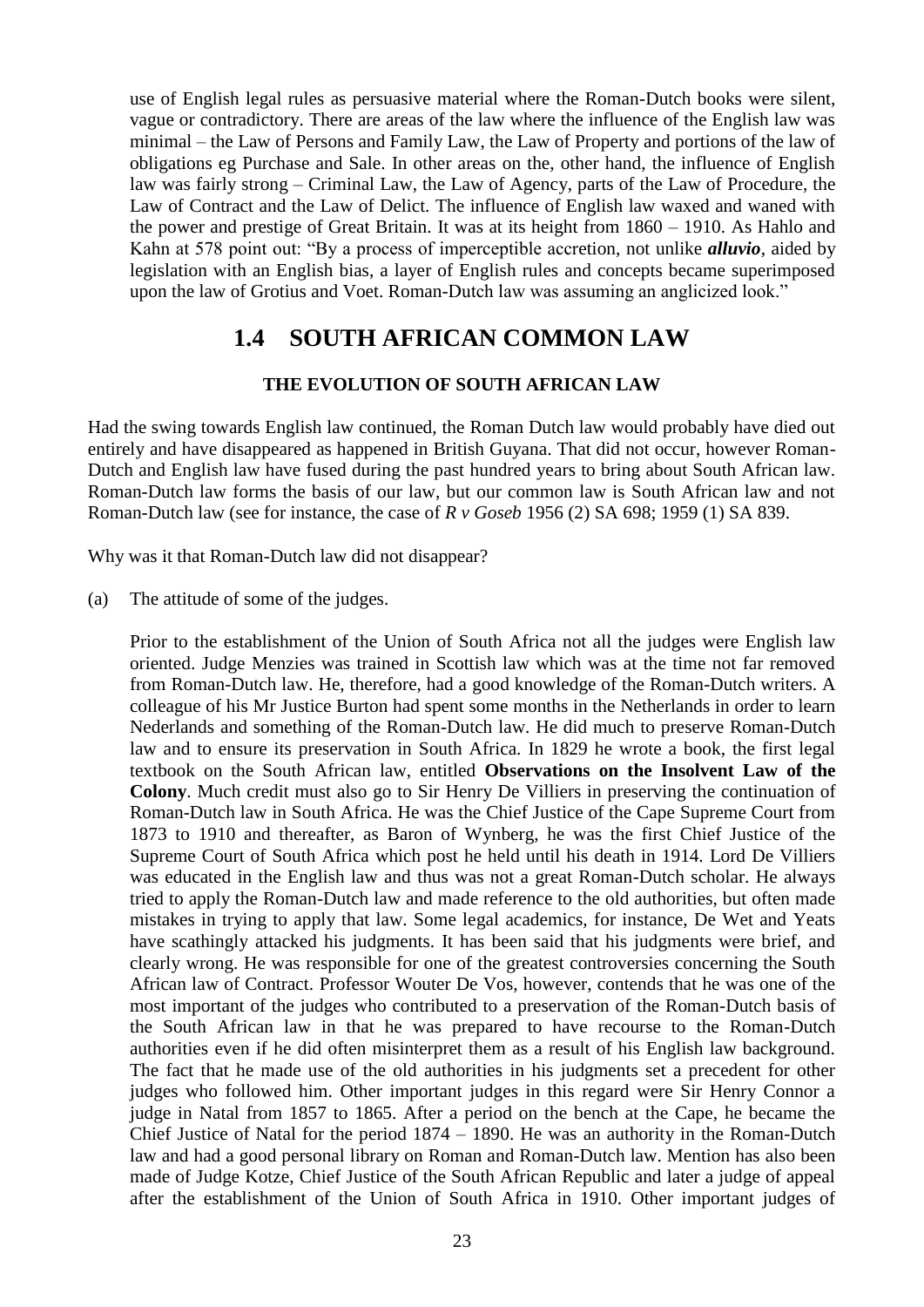renown in the period just prior to and in the early period of the Union of South Africa were Sir James Rose-Innes and Sir John Wessels. Judge Wessels was so perturbed that the Roman-Dutch law would cease to exist that he ardently advocated that the law of the country should be codified.

(b) The emergence of Faculties of Law.

The South African College started at Cape Town followed by Victoria College at Stellenbosch where inter alia Roman-Dutch law was taught. One of the most important factors in the preservation of Roman-Dutch law was the establishment of two fully autonomous universities – the University of Cape Town and the University of Stellenbosch in 1916. The students who studied at these universities made a considerable contribution as practitioners, judges and professors and writers of a later generation. The commencement of the scientific study of Roman-Dutch law acted as a bulwark against and constituted a reversal of the trend towards English law. The appointment of Bodenstein and Malherbe to chairs of law at Stellenbosch in 1921 heralded the emergence of the first Afrikaans-speaking Law Faculty in South Africa. These two professors together with their English-speaking counterparts at the University of Cape Town – Professors George Wille, J Kerr-Whylie and Eric Emmett, inaugurated the trend towards the scientific study of law with a view to its practical application. They wrote critically on the practice of law in South Africa with the view to evolving a law based solidly on Roman-Dutch principles.

(c) The establishment of the Supreme Court of South Africa and especially the Court of Appeal in 1909 by the South Africa Act. Many of the judges were men of eminence – De Villiers, Wessels, Rose-Innes, Kotze. Of crucial importance to the continuation of a Roman-Dutch basis of our law in South Africa was the attitude of the courts and in particular that of the Appellate Division. The Appellate Division saw as one of its tasks the need to forge a unified system of law, firmly based on Roman-Dutch principles, for the whole country. The court did not, however, see its task as that of applying pure Roman-Dutch law. Indeed, the court recognized that it could not turn back the clock as it were and ignore a hundred years of development during which period much English law had come to be grafted onto the local law. Gradually over a period of time the practice of looking to the English law for guidance diminished. Especially after the establishment of the Union of South Africa, the Roman-Dutch principles of law were embodied in the decisions of the courts and expounded upon in the writings of the jurists so that there was less need to refer to sources of English law.

In the nineteen-fifties a heated debate arose as to whether the influence of the English law in South Africa had been beneficial or not. There was a battle between the so-called 'Antiquarians' who advocated that pure Roman-Dutch Principles should be applied and that everything which could be said to be of English origin should be rooted out and rejected from our legal system. On the other hand, there were the so-called 'Pollutionists' or 'pragmatists' who contended that one could not simply ignore the fact that there had been considerable development of the law in South Africa. The argument being that one should not confuse the sources of the law with what the law actually is. Law is not static. It must develop so as to meet the changing needs of society. Indeed, in the early nineteen-sixties, there arose what may be described as a backlash against English law importations where the Appellate Division condemned the introduction of English legal principles and seemed determined to root out everything of an English law origin and to return to the pure Roman-Dutch law (see for instance, the cases of *Trust Bank v Eksteen* 1964 (3) SA 402 (A) at 410-11 and *Regal v African Superslate (Pty) Ltd* 1963 (1) SA 102 (A)). In the end, however pragmatism won the day and the backlash against English law is something of the past. For, as Procolus writing in the (1950) 68 SALJ states: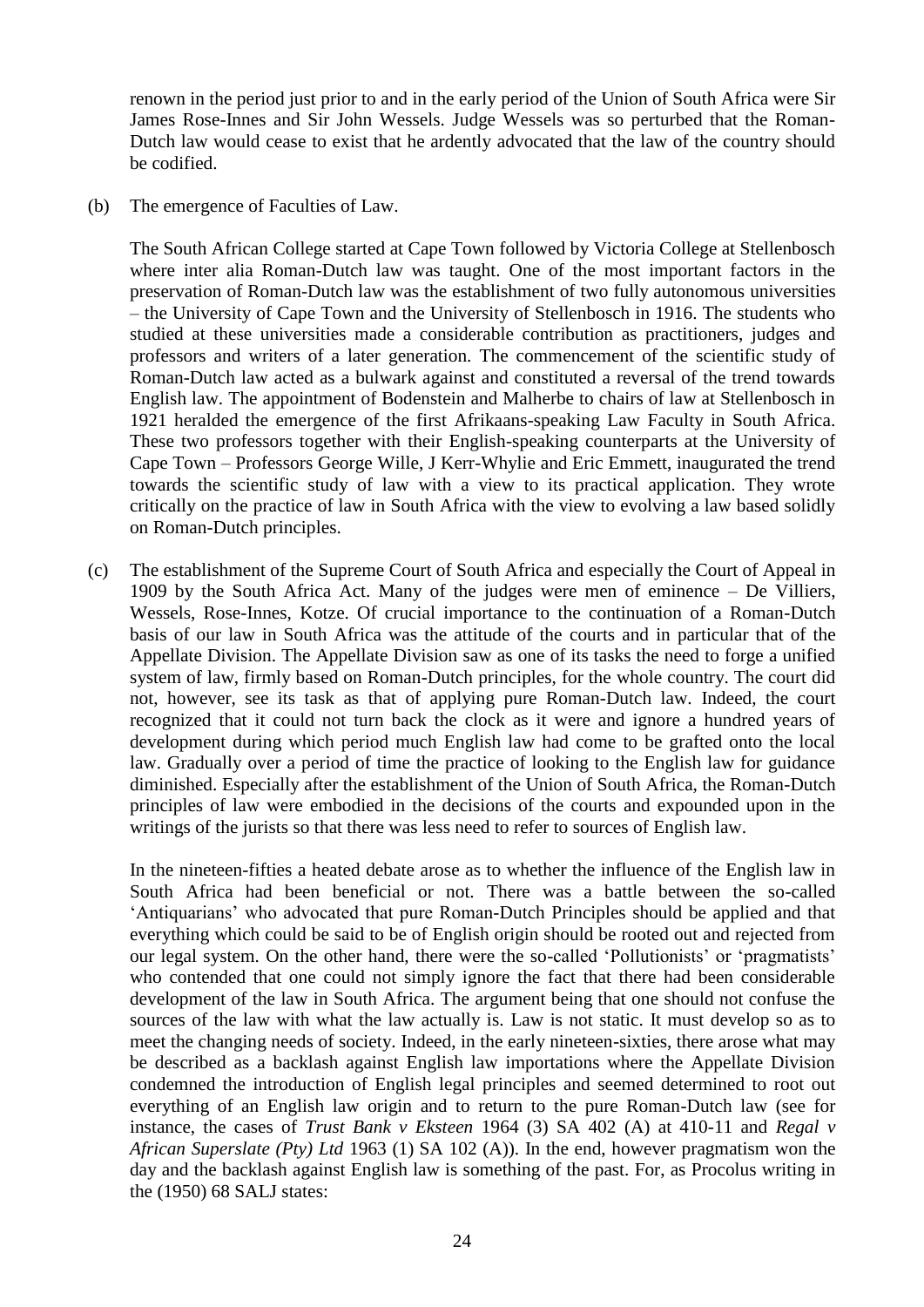'[T]he erudite lawyer is not necessarily a good lawyer. Law is a social product and has a social function to perform. As long as a legal system satisfactorily meets the need of the community it serves, it should not be unnecessarily tampered with. It would be an ill day for South Africa if the views of the Antiquarians were to be accepted by the courts. Well-established doctrines would tumble and certainty and predictability would vanish. Instead of a practitioners law, a law of the courts, we should have a professors' law ('**Professorenrecht**') the worst of all possible laws, because it is theoretical without considering practical consequences.'

(d) A further factor which strengthened the position of Roman-Dutch law in South Africa was the emergence of various textbooks written on the subject. The first legal work to be published in South Africa was **Observations on the Insolvent Law of the Colony** by Judge W Burton. The first work of major significance was by Dr Van Zyl **The Theory of the Judicial Practice of South Africa** published in 1893 followed by Melius De Villiers **The Roman and Roman-Dutch of Injuries** published in 1899. In 1903 Maasdorp published his **Institutes of Cape Law**, the latest edition of this work undertaken by Judge Hall, was published in 1978 and is entitled **Institutes of South African Law**. Nathan published a work entitled **The Common Law of South Africa** this appeared in four volumes the first two of which were published in 1904. Sir J W Wessels' **History of Roman-Dutch Law** appeared in 1908; G Wille's **Landlord and Tenant in South Africa** in 1910; R W Lee's **Introduction to Roman-Dutch Law** in 1915 and H G Mackeurtan published his work **The Law of Sale of Goods in South Africa** in 1921. There were also various doctoral theses on the Roman-Dutch law which appeared, some of which were undertaken at overseas universities such as the University of Leiden in the Netherlands, for instance, I Van Zijl Steyn's **Mora Debitoris volgens Heedendaegse Romeins-Hollandse Reg** (Stellenbosch 1929); J C De Wet '**Estoppel by representation' in die Suid-Afrikaanse Reg** (Leiden 1939). Other important early works on the South African law were Sir J W Wessels' **The Law of Contract in South Africa** published in 1937 under the editorship of his son-in-law AA Roberts, it remained for a quarter of a century a leading work on the Law of Contract in South Africa and G Wille **Principles of South African Law**, first published in 1937.

Law journals were also published which contained articles on various branches of the law and promoted a knowledge of the Roman-Dutch Law. The oldest of these is the **South African Law Journal.** It came into existence in 1894 as the **Cape Law Journal** and contained many learned articles on Roman-Dutch law, for instance, a series of articles on the Roman-Dutch Law of Sale by Professor Bodenstein. In the nineteen-fifties Professor T Price of the University of Cape Town published a number of articles in the **South African Law Journal** in which he made a valiant attempt to rid the South African law of Delict of some of the undesirable influence of English legal principles. In 1937 the **Tydskrif vir Hedendaagse Romeins-Hollandse Reg** was first published which made a considerable contribution to promoting a knowledge of the Roman-Dutch law in South Africa.

The scientific study of law in South Africa has now come to its full fruition with the extensive legal literature as witness to the Roman-Dutch-based South African law.

### **2. CONSTITUTION**

Prior to the new Constitution, the principle of parliamentary sovereignty applied, meaning that Parliament was the supreme law-making authority, and once a law had been correctly passed, according to the prescribed procedure, it could not be challenged in any court or tested against any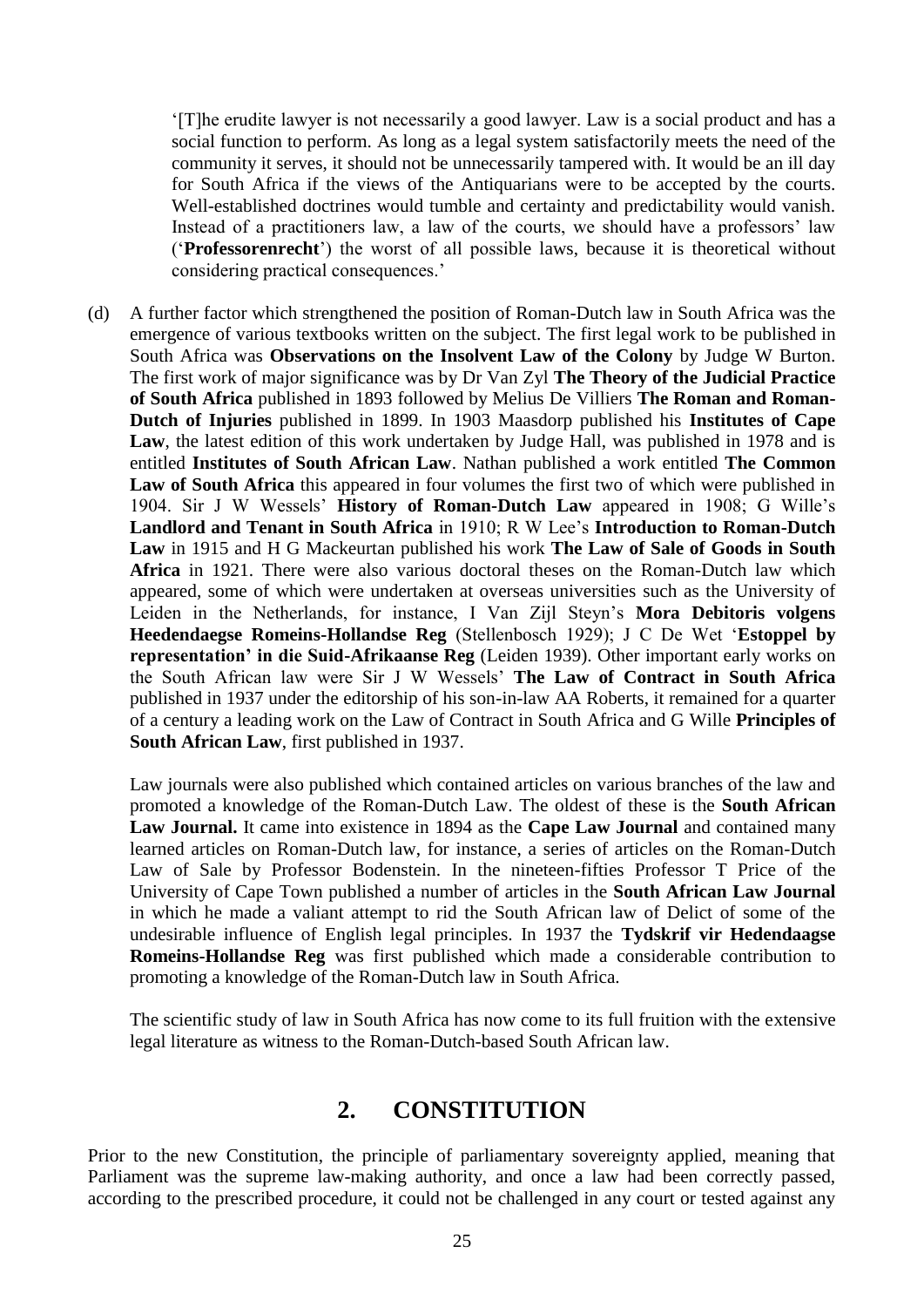norm of justice, ethics or morality. This has now changed under the Constitution of the Republic of South Africa, 1996, which is the supreme law of the land.

The Constitution forms the most important part of the written sources of South African law. Historically, the South African Constitution was treated as a source of law similar to any other statute, but since the transition to democracy (1994) the Constitution has assumed far greater significance as a legal source. Not only does it determine how the state structures are to exist and operate, but it now contains a Bill of Rights, guaranteeing basic human rights such as freedom, equality and human dignity of all individuals. All laws, statutes, common law and customary law may be tested for validity against the norms laid down in the Bill of Rights.

Section 2 states that the Constitution is the supreme law of the Republic and therefore any law or conduct, which is inconsistent with it, is invalid. In s 39(2) it is stated that in interpreting any legislation, or in the development of the common law and customary law, the courts must promote the spirit, purport and objectives of the Bill of Rights.

The Constitution endows the courts with a testing right, as discussed above. This means that the Constitutional Court has the right of judicial review with respect to legislation measured against the principles of justness, fairness and equality. Therefore, the Constitution elevates itself and the bill of rights in particular to a general standard (norm or *Grundnorm*) against which all legislation can be tested or measured. This means that the Constitution is the supreme law and that any act which is in conflict with it is invalid.

The Constitution also provides for the establishment of a Constitutional Court, which is the highest court with respect to the testing of legislation. The Constitutional Court has eleven judges and sits in Johannesburg and the President is Mogoeng Mogoeng.

# 2. **LEGISLATION AS A SOURCE OF LAW**

Legislation is written, formally enacted law, in the form of a statute (Act of Parliament), or a provincial act, or a municipal by-law or ordinance. It is created by an authorized organ of government, under powers created by the Constitution. The Constitution is the supreme law and therefore any law, which is in conflict with it, is invalid. Before the interim Constitution came into force the South African parliament was a product of the apartheid system and not a democratic process but now the Constitution provides for a fully democratic parliament where the whole of society can participate in the legislative process.

The South African Constitution is fundamental law and is superior to other Acts of Parliament. It enjoys an exalted status and can only be amended according to provisions entrenched in the Constitution itself. It binds all legislative, executive and judicial organs of state at all levels of government. As the Constitution is the supreme law of the Republic of South Africa, any law or conduct inconsistent with it is invalid and the obligations imposed by it must be fulfilled. This means that Parliament and Provincial legislatures cannot pass any law that is inconsistent with the provisions of the Constitution. This represents a landmark development in the history of our Constitutional development. Prior to its implementation, Parliament in South Africa was sovereign and the courts of law had no power to test the validity of an Act of Parliament. Now the Constitutional Court may decide on the constitutionality of any parliamentary or provincial enactment but may do so only in the circumstances anticipated in sections 79 or 121.

Also contained in the Constitution is the Bill of Rights (section 7(1)), which is the cornerstone of democracy in South Africa. It enshrines the rights of all people in our country and affirms the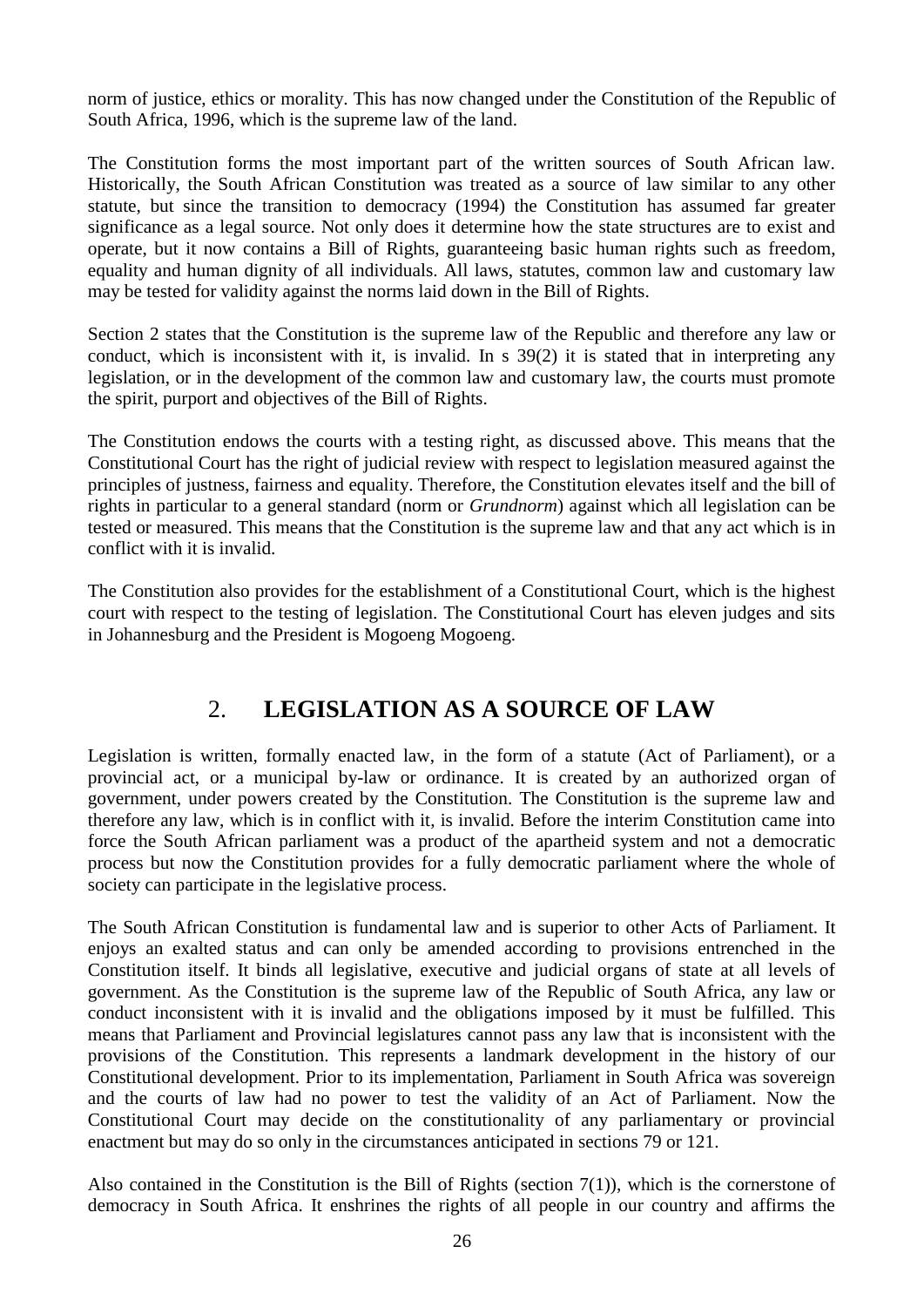democratic values of human dignity, equality and freedom. Thus all laws, statutes, common law and customary law may be tested for validity against the norms laid down in the Bill of Rights.

In terms of section 40(1) of the Constitution of the Republic of South Africa, 1996 the government of the Republic of South Africa is based on the concept of co-operative governance. In the Republic, government is constituted as national, provincial and local spheres of government, which are distinctive, interdependent and interrelated (sec 40(1)). However, there are matters that fall within the functional areas of concurrent national and provincial legislative competence. This means that such matters can either be legislated at national level or provincial level. In Schedule 5 there is a list of matters that fall within the exclusive provincial legislative competence, which means that the provinces are the only legislative powers that can legislate on these matters.

Legislation is a very powerful source of law and in principle it binds the whole of society. It can also be a quick and effective way to amend old laws and create new ones where there are gaps in the law, where the law no longer corresponds to the needs of modern society or where there are defects or loopholes in existing legislation. In a very short space of time a new statute can change current law whether it is statute law, a court decision, a rule of common law, custom or an opinion of a modern author.

### **HOW IS A LAW MADE?** (See Kleyn & Viljoen)

Currently, national legislation is drafted by the relevant government department and sent to the Cabinet and then approved by the State's legal advisors. The Bill is then tabled in Parliament, at a "first reading". This is then published in the *Government Gazette* and comments are invited. The Bill goes back to a portfolio committee for changes, and then a second reading of the Bill occurs before Parliament. The debates are recorded in *Hansard*, the record of proceedings in Parliament, before the Portfolio Committee reconsiders the issue for the last time. The National Assembly will then vote on the committee's second report and proposals. The Bill then goes for approval to the National Council of Provinces and finally for signature by the President whereupon it becomes an Act of Parliament.

Note: the fact that an Act has been passed does not mean that it is in force. It will usually come into force on the date of publication of the *Government Gazette* but the Act itself may stipulate that it will come into force only at a later date.

### **TECHNIQUES FOR READING A STATUTE**

As the language of a statute is very formal and complex, there are certain techniques, which assist the reading of a statute:

- 1. INTERNAL AIDS construing meaning e.g. Long Title, marginal notes, section headings, definition section containing key words which explain what they mean.
- 2. EXTERNAL AIDS like decided cases, which have interpreted the statute. A particular word can have many interpretations so it is important to know whether there are any cases on the statute – see *Butterworths Index of Statutes*, volume 1. Also look at surrounding circumstances like what defect or problem the legislature was hoping to address.
- 3. PRESUMPTIONS a presumption is a ruling of common sense applied so consistently that it has obtained the status of presumed truth e.g. legislation does not aim at changing existing law unduly; legislation does not contain futile or meaningless provisions; legislation has prospective and not retrospective application.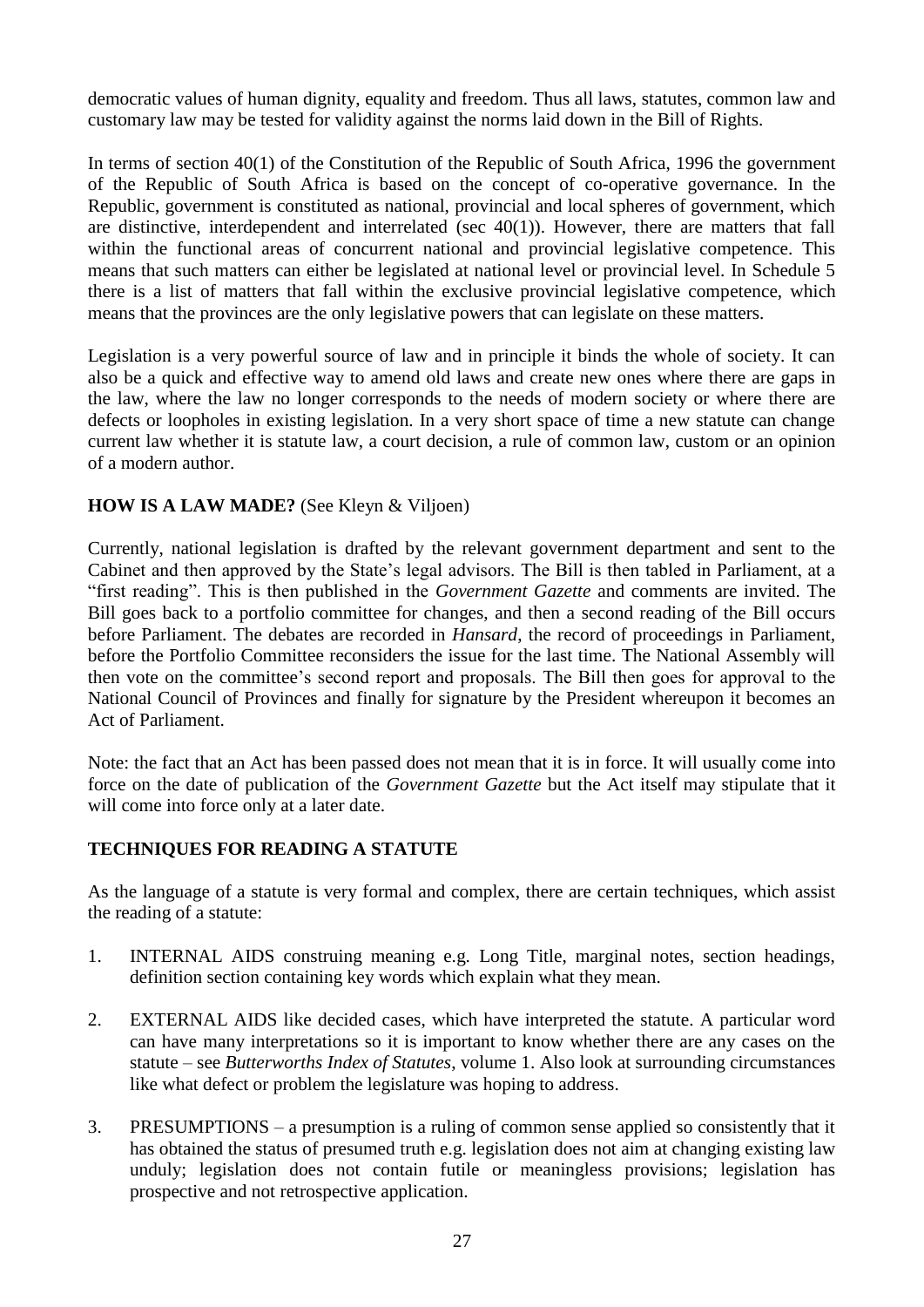### **INTERPRETATION OF STATUTES**

When disputes arise about the meaning of statutes, courts are asked to interpret the statute according to certain rules in order to resolve uncertainty or ambiguity. The following rules of interpretation of statutes should be followed:

- 1. First rule or "Golden Rule" of interpretation is that the intention of the legislature must be ascertained.
- 2. Literal Theory: analyzing the words of the statute can do this. An ordinary, everyday word must be given an ordinary, everyday meaning i.e. the words must be understood in their literal sense unless a) it does not reflect the intention of the legislature or b) it leads to absurd consequences.

Statutes are applied in concrete situations e.g. court cases. Any difference of opinion is resolved by the judge's finding (i.e. his interpretation). Eventually it is the judges who decide by exercising their discretion as to what exactly the intention of Parliament was. So although judges are bound to the words of statutes, the process of interpretation still leaves scope for their own input.

D Kleyn & F Viljoen *Beginner's Guide for Law Students* 4ed (2010) 55 "The judge cannot change the material, but he can iron out the creases."

### 4. **JUDICIAL PRECEDENT**

The idea of precedent suggests the resolution of questions today in the same manner as they were decided yesterday. Adherence to precedent is characteristic of all developed legal systems in that courts usually seek guidance from the experience of the past before coming to a decision. It is natural for judges to follow the pattern of conduct laid down and approved by their predecessors and to use material found in the judgments of the past. In addition to judges, practitioners must know what the law is. To ascertain the law, practitioners rely heavily on the previous decisions of the courts.

In the  $17<sup>th</sup>$  and  $18<sup>th</sup>$  centuries, the courts of Holland regarded past decisions merely as an aid in deciding cases brought before them (i.e. of persuasive value only). With the establishment of the Supreme Court at the Cape in 1828 the English rule of *stare decisis* was adopted.

*Stare decisis* introduced a new attitude to the doctrine of precedent in that the idea of treating past decisions as persuasive gave way to the idea that the legal rules embedded in a past judgment should be regarded as authoritative. This attitude towards precedent is expressed as *stare decisis et non quieta movere* (i.e. stand by decisions and do not disturb settled law).

Hahlo and Kahn have summarized the basic rules as follows:

- 1. A court is absolutely bound by the *ratio* of a decision of a higher court or of a larger court on its own level in the hierarchy, in that order, unless the decision was rendered *per incuriam* (i.e. a statute or a judgment by a higher court was overlooked) or there was subsequent overriding legislation.
- 2. A court will follow its own past decisions unless it is satisfied it is wrong when it will refuse to abide by it and so in effect overrule it.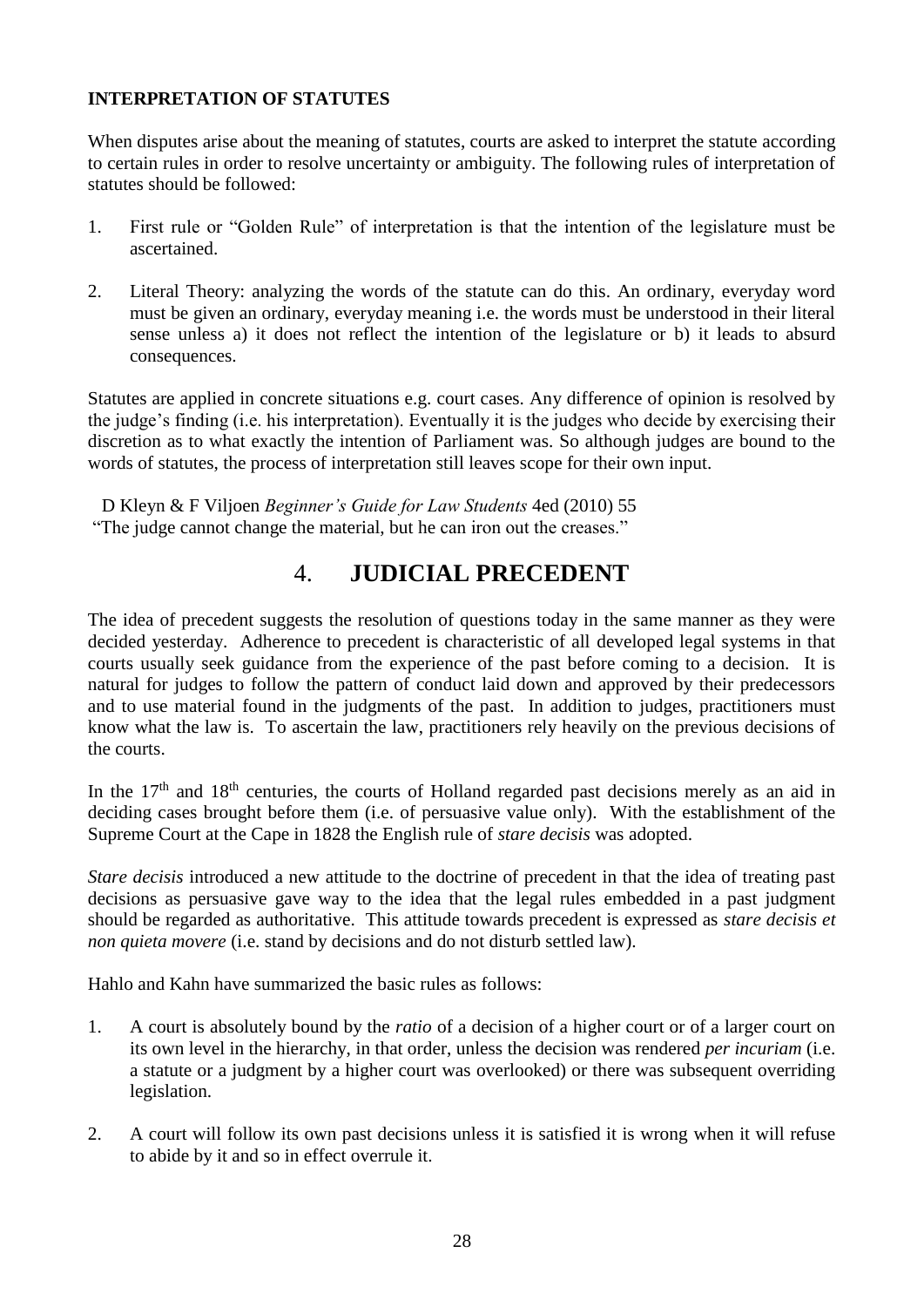If future courts are to be bound by previous decisions, it is clear that two factors must exist:

- (a) There must be a hierarchy of courts (i.e. a system of grading)
- (b) There must be a method of determining the legal rule contained in the higher court's judgment. This is achieved by an efficient system of case reporting.

Four specific questions arise regarding the *stare decisis* rule.

- 1. **The first question that one needs to examine is what is binding in the judgment of a court?** In a judgment a court normally makes findings on two kinds of issues:
- (a) factual issues
- (b) legal issues

In the context of a judgment legal issues and factual issues can never really be separated from each other. The question of fact must first be answered before the court can know which legal question(s) must be dealt with.

But factual and legal issues can be distinguished: facts are events and they are unique and not exactly the same from case to case whereas legal norms on the other hand are, by nature, general in their operation – they apply to more than one situation regardless of time, place or persons and are focused on what the similarities are in different situations (i.e. they work to level out differences).

The singularity of facts means that a court's finding on a question fact in a particular case is not binding in other cases. On the other hand, a court's finding as to the applicable legal norms affects more cases. A finding i.r.o a question of law in one specific case can thus be authoritative for other situations.

Note: Not everything a court decides with respect to the question of law is binding. Only the *ratio decidendi* (the reason for the decision) is binding. *Obiter dicta* (remarks in passing, judge's view) are not binding but can be persuasive.

- 2. **What are the various forms or degrees of being bound?** There are three degrees under this heading
- (i) No binding force
- (ii) Absolute binding force
- (iii) Persuasive force
- 3. **What is the scheme according to which one court is bound by another court's decision?** This question is answered by looking at the hierarchy of the courts.
- 4. **What happens in the case of conflicting decisions?** Conflicting decisions can be problematic where court A is bound to follow the decision of court B. In cases such as these, court A is obliged to follow the most *recent* of the conflicting decisions. If, however, court A and B are courts of equal status, then court A does not have to follow either of B's decisions and is free to adopt *one* of these conflicting decisions and choose its own course.